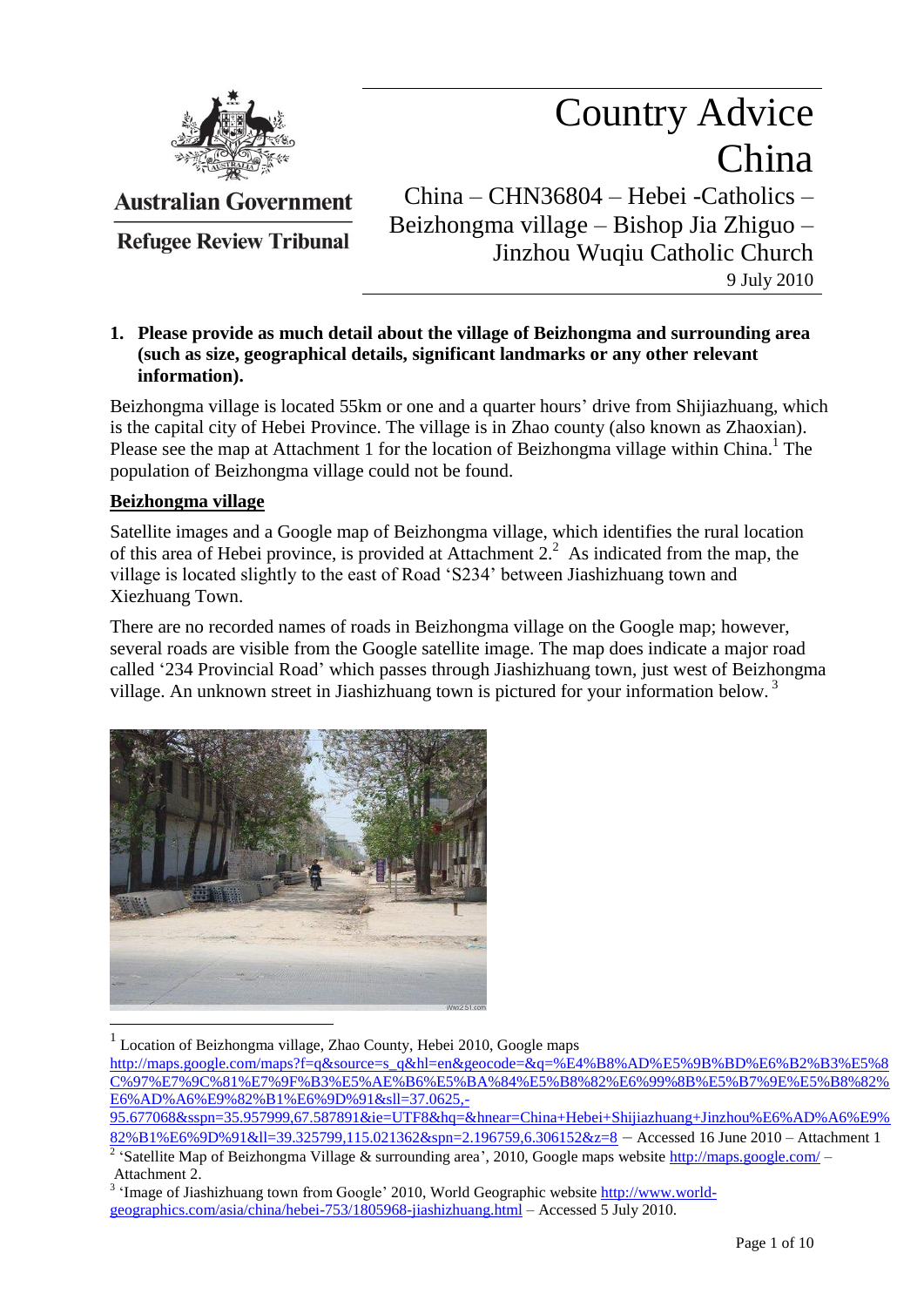# **Zhao County**

Beizhongma village is located in Zhaoxian (Zhao County). According to Wikipedia<sup>4</sup>, Zhao county is 40km southeast of the provincial capital Shijiazhuang and 280km south of Beijing with a population of around 550,000 people. The area is known for its agricultural products in particular snowflake pears (also known as xuehua or ya pear), asparagus and wheat.<sup>5</sup>

Major landmarks in the Zhao county include:

 The Zhaozhou (Anji) bridge – this bridge, spanning over the Jiaohe River in Zhaoxian County, was designed by a well-known Chinese mason called Li Chun. It is an important example of early Chinese engineering as it is the world's first segmental bridge.<sup>6</sup>



 The Bailin (Cypress Grove) Temple – The ancient Bailin Temple (Bailin Chan Si), pictured below, is one of the most famous Zen Buddhist temples in China and is the ancestral home of Chinese Zen Buddhism.<sup>7</sup>



According to a Chinese Buddhist website, the postcode of the Bailin Temple in Zhao County is  $051530$  and the telephone area code is  $0311^8$ .

 $\overline{a}$ <sup>4</sup> [Wikipedia](http://en.wikipedia.org/wiki/Wikipedia) is a Web-based free-content encylopaedia which is compiled collaboratively by volunteers. Wikipedia articles can be useful introductory reading for a new topic, and the list of references in Wikipedia articles can provide useful leads to reliable sources. Many Wikipedia articles can be highly reliable, especially in regards to noncontroversial historical or factual matters, and Wikipedia uses preventative measures against vandalism, bias and inaccuracy. However, the collaborative nature of Wikipedia makes it vulnerable to contributors with overt or covert agendas, and Wikipedia articles are thus prone to unacknowledged bias.

<sup>&</sup>lt;sup>5</sup> Zhao County' (undated), Wikipedia website <u>http://en.wikipedia.org/wiki/Zhao\_County</u> – Accessed 5 July 2010 – Attachment 3.

<sup>&</sup>lt;sup>6</sup> 'Zhaozhou Bridge' 2010, Hola China blog site 7 March  $\frac{http://blog.holachina.net/?p=1346}$  $\frac{http://blog.holachina.net/?p=1346}$  $\frac{http://blog.holachina.net/?p=1346}$  - Accessed 5 July 2010 – Attachment 4.

<sup>&</sup>lt;sup>7</sup> 'Bailin Temple Pagoda in Zhaoxian (Hebei, China)' (undated), Waymarking website [http://www.waymarking.com/waymarks/WM78ZB\\_Bailin\\_Temple\\_Pagoda\\_in\\_Zhaoxian\\_Hebei\\_China](http://www.waymarking.com/waymarks/WM78ZB_Bailin_Temple_Pagoda_in_Zhaoxian_Hebei_China) – Accessed 5 July 2010 – Attachment 5.

<sup>&</sup>lt;sup>8</sup> 'Bailin Temple, a Great Zen Buddhist Center Founded by Master Zhaozhou' (undated) Bailinsi website <http://www.bailinsi.net/02txzz/01gscq/01zyjj/ywjj.htm> – Accessed 5 July 2010 – Attachment 6.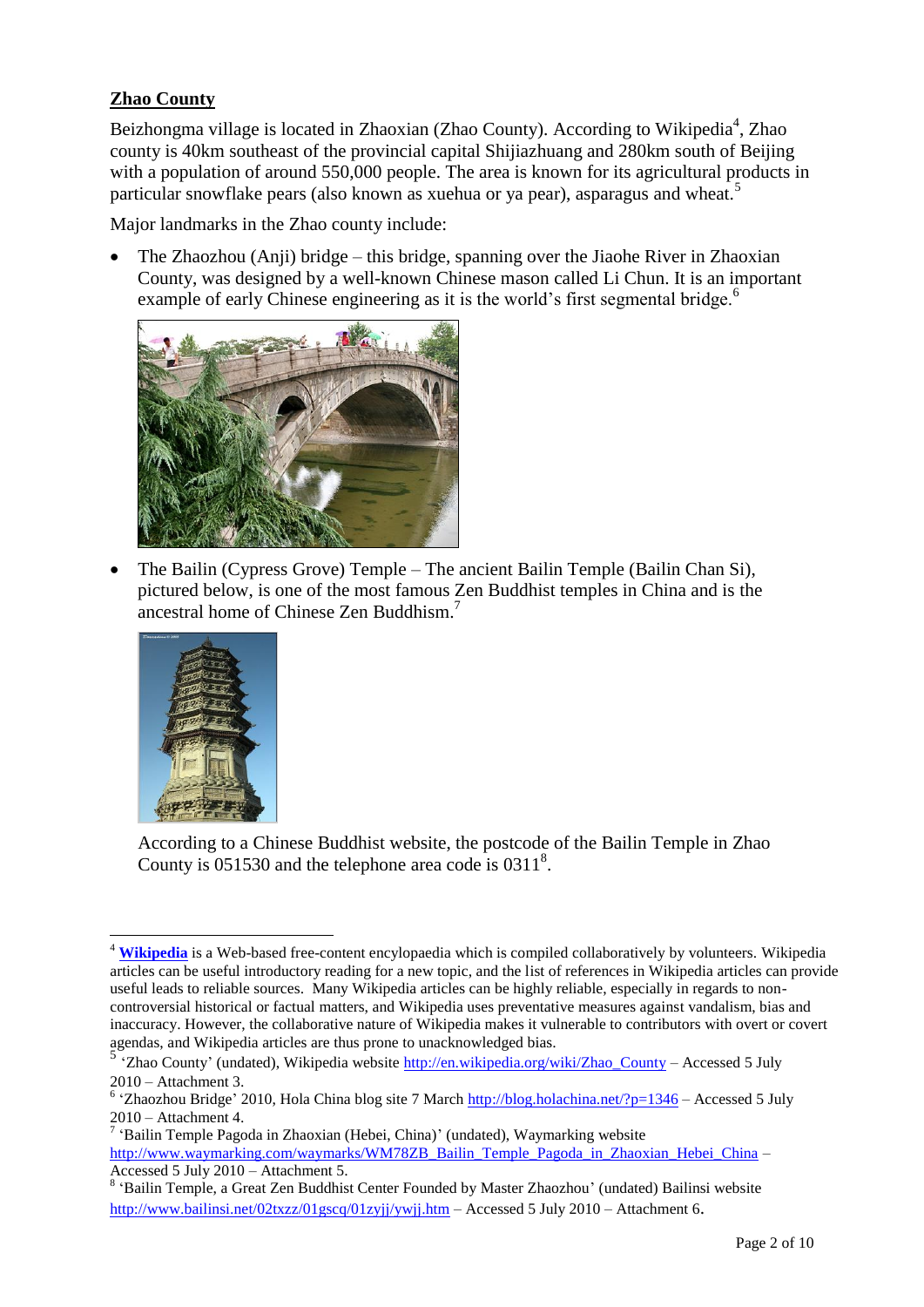# **Shijiazhuang City**

Shijiazhuang (simplified Chinese: 石家庄; pinyin: Shíjiāzhuāng) is a prefecture-level city and the capital of Hebei Province, China. It is about 280 km south of Beijing.

The city is a large base for the pharmaceutical industry and is also an important textile industry area. Other main sectors include machinery and chemicals, building materials, light industry and electronics.<sup>9</sup>

According to Googlemaps, Beizhongma village is 55km or 1 hour 16 minutes drive from Shijiazhuang. A map showing directions from Beizhongma village to Shijiazhuang city is provided at **Attachment 8**. 10

The China Yellow Pages lists the area code of Shijiazhuang as 0311 and the postcode as 050000.<sup>11</sup> This area code is the same as mentioned above for Bailin Temple in **Attachment 6**.

#### **2. Are there any official Catholic churches in the area?**

Yes, sources indicate that there are official Catholic churches located within the vicinity of Beizhongma village. The 2008 *Guide to the Catholic Church in China* says that the Hebei dioceses have 1.5 million Catholics with 11 government recognised bishops, 240 priests and 800 sisters. 12

This *Guide* lists an official Catholic church in Houyingxiang village called the Houyingxiang Zhaojiazhuang Church.<sup>13</sup> According to Googlemaps, this would most likely be the closest official church to Beizhongma village.

Please see directions from Google maps below which indicate that the distance from Houyingxiang village to Beizhongma village is approximately 8.7km. In comparison, the Jinzhou Wuqui underground church in Wuqui village is located approximately 11.7km from Beizhongma village:<sup>14</sup>

 9 "Shijiazhuang" 2010, Wikipedia website<http://en.wikipedia.org/wiki/Shijiazhuang> – Accessed 6 July 2010 - Attachment 7. <sup>10</sup> 'Directions from Shijiazhuang to Beizhongma Village, Hebei<sup>7</sup> 2010, Google maps

[http://maps.google.com/maps?f=d&source=s\\_d&saddr=Shijiazhuang,+Hebei,+China&daddr=%E4%B8%AD%E5%9B%B](http://maps.google.com/maps?f=d&source=s_d&saddr=Shijiazhuang,+Hebei,+China&daddr=%E4%B8%AD%E5%9B%BD%E6%B2%B3%E5%8C%97%E7%9C%81%E7%9F%B3%E5%AE%B6%E5%BA%84%E5%B8%82%E8%B5%B5%E5%8E%BF%E5%8C%97%E4%B8%AD%E9%A9%AC%E6%9D%91&hl=en&geocode=FdB6RAIdsFvTBik9DmKgmN3mNTFQDaTOc79YHA%3BFcyAQQId3HbaBilztjc9cqvnNTHqPofK4P-V_w&mra=ls&sll=38.006984,114.947205&sspn=1.118832,2.112122&ie=UTF8&ll=37.962606,114.738464&spn=0.279882,0.52803&z=11) [D%E6%B2%B3%E5%8C%97%E7%9C%81%E7%9F%B3%E5%AE%B6%E5%BA%84%E5%B8%82%E8%B5%B5%E](http://maps.google.com/maps?f=d&source=s_d&saddr=Shijiazhuang,+Hebei,+China&daddr=%E4%B8%AD%E5%9B%BD%E6%B2%B3%E5%8C%97%E7%9C%81%E7%9F%B3%E5%AE%B6%E5%BA%84%E5%B8%82%E8%B5%B5%E5%8E%BF%E5%8C%97%E4%B8%AD%E9%A9%AC%E6%9D%91&hl=en&geocode=FdB6RAIdsFvTBik9DmKgmN3mNTFQDaTOc79YHA%3BFcyAQQId3HbaBilztjc9cqvnNTHqPofK4P-V_w&mra=ls&sll=38.006984,114.947205&sspn=1.118832,2.112122&ie=UTF8&ll=37.962606,114.738464&spn=0.279882,0.52803&z=11) [5%8E%BF%E5%8C%97%E4%B8%AD%E9%A9%AC%E6%9D%91&hl=en&geocode=FdB6RAIdsFvTBik9DmKgmN3](http://maps.google.com/maps?f=d&source=s_d&saddr=Shijiazhuang,+Hebei,+China&daddr=%E4%B8%AD%E5%9B%BD%E6%B2%B3%E5%8C%97%E7%9C%81%E7%9F%B3%E5%AE%B6%E5%BA%84%E5%B8%82%E8%B5%B5%E5%8E%BF%E5%8C%97%E4%B8%AD%E9%A9%AC%E6%9D%91&hl=en&geocode=FdB6RAIdsFvTBik9DmKgmN3mNTFQDaTOc79YHA%3BFcyAQQId3HbaBilztjc9cqvnNTHqPofK4P-V_w&mra=ls&sll=38.006984,114.947205&sspn=1.118832,2.112122&ie=UTF8&ll=37.962606,114.738464&spn=0.279882,0.52803&z=11) [mNTFQDaTOc79YHA%3BFcyAQQId3HbaBilztjc9cqvnNTHqPofK4P-](http://maps.google.com/maps?f=d&source=s_d&saddr=Shijiazhuang,+Hebei,+China&daddr=%E4%B8%AD%E5%9B%BD%E6%B2%B3%E5%8C%97%E7%9C%81%E7%9F%B3%E5%AE%B6%E5%BA%84%E5%B8%82%E8%B5%B5%E5%8E%BF%E5%8C%97%E4%B8%AD%E9%A9%AC%E6%9D%91&hl=en&geocode=FdB6RAIdsFvTBik9DmKgmN3mNTFQDaTOc79YHA%3BFcyAQQId3HbaBilztjc9cqvnNTHqPofK4P-V_w&mra=ls&sll=38.006984,114.947205&sspn=1.118832,2.112122&ie=UTF8&ll=37.962606,114.738464&spn=0.279882,0.52803&z=11)

[V\\_w&mra=ls&sll=38.006984,114.947205&sspn=1.118832,2.112122&ie=UTF8&ll=37.962606,114.738464&spn=0.27988](http://maps.google.com/maps?f=d&source=s_d&saddr=Shijiazhuang,+Hebei,+China&daddr=%E4%B8%AD%E5%9B%BD%E6%B2%B3%E5%8C%97%E7%9C%81%E7%9F%B3%E5%AE%B6%E5%BA%84%E5%B8%82%E8%B5%B5%E5%8E%BF%E5%8C%97%E4%B8%AD%E9%A9%AC%E6%9D%91&hl=en&geocode=FdB6RAIdsFvTBik9DmKgmN3mNTFQDaTOc79YHA%3BFcyAQQId3HbaBilztjc9cqvnNTHqPofK4P-V_w&mra=ls&sll=38.006984,114.947205&sspn=1.118832,2.112122&ie=UTF8&ll=37.962606,114.738464&spn=0.279882,0.52803&z=11) [2,0.52803&z=11-](http://maps.google.com/maps?f=d&source=s_d&saddr=Shijiazhuang,+Hebei,+China&daddr=%E4%B8%AD%E5%9B%BD%E6%B2%B3%E5%8C%97%E7%9C%81%E7%9F%B3%E5%AE%B6%E5%BA%84%E5%B8%82%E8%B5%B5%E5%8E%BF%E5%8C%97%E4%B8%AD%E9%A9%AC%E6%9D%91&hl=en&geocode=FdB6RAIdsFvTBik9DmKgmN3mNTFQDaTOc79YHA%3BFcyAQQId3HbaBilztjc9cqvnNTHqPofK4P-V_w&mra=ls&sll=38.006984,114.947205&sspn=1.118832,2.112122&ie=UTF8&ll=37.962606,114.738464&spn=0.279882,0.52803&z=11) Accessed 16 June 2010 - Attachment 8.

<sup>&</sup>lt;sup>11</sup> 'Shijiazhuang area code search' 2010, China Yellow Pages

<http://www.yp.net.cn/english/search/AreaPostCode.asp?SubmitFlag=3829EwoqIaNfoG&province=10&cityID=120> – Accessed 29 June 2010 – Attachment 9.

<sup>&</sup>lt;sup>12</sup> Charbonnier, Fr. Jean 2008, *Guide to the Catholic Church in China* 2008 , China Catholic Communications, Singapore p.68 - Attachment 10.

<sup>13</sup> Charbonnier, Fr. Jean 2008, *Guide to the Catholic Church in China 2008* , China Catholic Communications, Singapore p.74 - Attachment 10.

<sup>&</sup>lt;sup>14</sup> 'Directions from Houyingcun to Beizhongma Village to Wuqui village, Hebei' 2010, Google maps

[http://maps.google.com/maps?f=d&source=s\\_d&saddr=%E4%B8%AD%E5%9B%BD%E6%B2%B3%E5%8C%97%E7%](http://maps.google.com/maps?f=d&source=s_d&saddr=%E4%B8%AD%E5%9B%BD%E6%B2%B3%E5%8C%97%E7%9C%81%E7%9F%B3%E5%AE%B6%E5%BA%84%E5%B8%82%E8%97%81%E5%9F%8E%E5%B8%82%E8%97%81%E5%9F%8E%E5%B8%82%E4%B8%AD%E5%BF%83%E9%83%A8+(%E5%B8%B8%E5%AE%89%E9%95%87%E5%90%8E%E8%90%A5%E6%9D%91%E5%B0%8F%E5%AD%A6%E6%A0%A1)&daddr=%E4%B8%AD%E5%9B%BD%E6%B2%B3%E5%8C%97%E7%9C%81%E7%9F%B3%E5%AE%B6%E5%BA%84%E5%B8%82%E8%B5%B5%E5%8E%BF%E5%8C%97%E4%B8%AD%E9%A9%AC%E6%9D%91+to:%E4%B8%AD%E5%9B%BD%E6%B2%B3%E5%8C%97%E7%9C%81%E7%9F%B3%E5%AE%B6%E5%BA%84%E5%B8%82%E6%99%8B%E5%B7%9E%E5%B8%82%E6%AD%A6%E9%82%B1%E6%9D%91&hl=en&geocode=FSGuQgIdPfTZBiFKEvKZ3SmNUg%3BFcyAQQId3HbaBilztjc9cqvnNTHqPofK4P-V_w%3B&mra=ls&sll=37.85561,114.955788&sspn=0.195444,0.265388&ie=UTF8&ll=37.897072,114.984455&spn=0.070033,0.132008&z=13) [9C%81%E7%9F%B3%E5%AE%B6%E5%BA%84%E5%B8%82%E8%97%81%E5%9F%8E%E5%B8%82%E8%97%81](http://maps.google.com/maps?f=d&source=s_d&saddr=%E4%B8%AD%E5%9B%BD%E6%B2%B3%E5%8C%97%E7%9C%81%E7%9F%B3%E5%AE%B6%E5%BA%84%E5%B8%82%E8%97%81%E5%9F%8E%E5%B8%82%E8%97%81%E5%9F%8E%E5%B8%82%E4%B8%AD%E5%BF%83%E9%83%A8+(%E5%B8%B8%E5%AE%89%E9%95%87%E5%90%8E%E8%90%A5%E6%9D%91%E5%B0%8F%E5%AD%A6%E6%A0%A1)&daddr=%E4%B8%AD%E5%9B%BD%E6%B2%B3%E5%8C%97%E7%9C%81%E7%9F%B3%E5%AE%B6%E5%BA%84%E5%B8%82%E8%B5%B5%E5%8E%BF%E5%8C%97%E4%B8%AD%E9%A9%AC%E6%9D%91+to:%E4%B8%AD%E5%9B%BD%E6%B2%B3%E5%8C%97%E7%9C%81%E7%9F%B3%E5%AE%B6%E5%BA%84%E5%B8%82%E6%99%8B%E5%B7%9E%E5%B8%82%E6%AD%A6%E9%82%B1%E6%9D%91&hl=en&geocode=FSGuQgIdPfTZBiFKEvKZ3SmNUg%3BFcyAQQId3HbaBilztjc9cqvnNTHqPofK4P-V_w%3B&mra=ls&sll=37.85561,114.955788&sspn=0.195444,0.265388&ie=UTF8&ll=37.897072,114.984455&spn=0.070033,0.132008&z=13) [%E5%9F%8E%E5%B8%82%E4%B8%AD%E5%BF%83%E9%83%A8+\(%E5%B8%B8%E5%AE%89%E9%95%87%E](http://maps.google.com/maps?f=d&source=s_d&saddr=%E4%B8%AD%E5%9B%BD%E6%B2%B3%E5%8C%97%E7%9C%81%E7%9F%B3%E5%AE%B6%E5%BA%84%E5%B8%82%E8%97%81%E5%9F%8E%E5%B8%82%E8%97%81%E5%9F%8E%E5%B8%82%E4%B8%AD%E5%BF%83%E9%83%A8+(%E5%B8%B8%E5%AE%89%E9%95%87%E5%90%8E%E8%90%A5%E6%9D%91%E5%B0%8F%E5%AD%A6%E6%A0%A1)&daddr=%E4%B8%AD%E5%9B%BD%E6%B2%B3%E5%8C%97%E7%9C%81%E7%9F%B3%E5%AE%B6%E5%BA%84%E5%B8%82%E8%B5%B5%E5%8E%BF%E5%8C%97%E4%B8%AD%E9%A9%AC%E6%9D%91+to:%E4%B8%AD%E5%9B%BD%E6%B2%B3%E5%8C%97%E7%9C%81%E7%9F%B3%E5%AE%B6%E5%BA%84%E5%B8%82%E6%99%8B%E5%B7%9E%E5%B8%82%E6%AD%A6%E9%82%B1%E6%9D%91&hl=en&geocode=FSGuQgIdPfTZBiFKEvKZ3SmNUg%3BFcyAQQId3HbaBilztjc9cqvnNTHqPofK4P-V_w%3B&mra=ls&sll=37.85561,114.955788&sspn=0.195444,0.265388&ie=UTF8&ll=37.897072,114.984455&spn=0.070033,0.132008&z=13) [5%90%8E%E8%90%A5%E6%9D%91%E5%B0%8F%E5%AD%A6%E6%A0%A1\)&daddr=%E4%B8%AD%E5%9B%](http://maps.google.com/maps?f=d&source=s_d&saddr=%E4%B8%AD%E5%9B%BD%E6%B2%B3%E5%8C%97%E7%9C%81%E7%9F%B3%E5%AE%B6%E5%BA%84%E5%B8%82%E8%97%81%E5%9F%8E%E5%B8%82%E8%97%81%E5%9F%8E%E5%B8%82%E4%B8%AD%E5%BF%83%E9%83%A8+(%E5%B8%B8%E5%AE%89%E9%95%87%E5%90%8E%E8%90%A5%E6%9D%91%E5%B0%8F%E5%AD%A6%E6%A0%A1)&daddr=%E4%B8%AD%E5%9B%BD%E6%B2%B3%E5%8C%97%E7%9C%81%E7%9F%B3%E5%AE%B6%E5%BA%84%E5%B8%82%E8%B5%B5%E5%8E%BF%E5%8C%97%E4%B8%AD%E9%A9%AC%E6%9D%91+to:%E4%B8%AD%E5%9B%BD%E6%B2%B3%E5%8C%97%E7%9C%81%E7%9F%B3%E5%AE%B6%E5%BA%84%E5%B8%82%E6%99%8B%E5%B7%9E%E5%B8%82%E6%AD%A6%E9%82%B1%E6%9D%91&hl=en&geocode=FSGuQgIdPfTZBiFKEvKZ3SmNUg%3BFcyAQQId3HbaBilztjc9cqvnNTHqPofK4P-V_w%3B&mra=ls&sll=37.85561,114.955788&sspn=0.195444,0.265388&ie=UTF8&ll=37.897072,114.984455&spn=0.070033,0.132008&z=13) [BD%E6%B2%B3%E5%8C%97%E7%9C%81%E7%9F%B3%E5%AE%B6%E5%BA%84%E5%B8%82%E8%B5%B5%](http://maps.google.com/maps?f=d&source=s_d&saddr=%E4%B8%AD%E5%9B%BD%E6%B2%B3%E5%8C%97%E7%9C%81%E7%9F%B3%E5%AE%B6%E5%BA%84%E5%B8%82%E8%97%81%E5%9F%8E%E5%B8%82%E8%97%81%E5%9F%8E%E5%B8%82%E4%B8%AD%E5%BF%83%E9%83%A8+(%E5%B8%B8%E5%AE%89%E9%95%87%E5%90%8E%E8%90%A5%E6%9D%91%E5%B0%8F%E5%AD%A6%E6%A0%A1)&daddr=%E4%B8%AD%E5%9B%BD%E6%B2%B3%E5%8C%97%E7%9C%81%E7%9F%B3%E5%AE%B6%E5%BA%84%E5%B8%82%E8%B5%B5%E5%8E%BF%E5%8C%97%E4%B8%AD%E9%A9%AC%E6%9D%91+to:%E4%B8%AD%E5%9B%BD%E6%B2%B3%E5%8C%97%E7%9C%81%E7%9F%B3%E5%AE%B6%E5%BA%84%E5%B8%82%E6%99%8B%E5%B7%9E%E5%B8%82%E6%AD%A6%E9%82%B1%E6%9D%91&hl=en&geocode=FSGuQgIdPfTZBiFKEvKZ3SmNUg%3BFcyAQQId3HbaBilztjc9cqvnNTHqPofK4P-V_w%3B&mra=ls&sll=37.85561,114.955788&sspn=0.195444,0.265388&ie=UTF8&ll=37.897072,114.984455&spn=0.070033,0.132008&z=13) [E5%8E%BF%E5%8C%97%E4%B8%AD%E9%A9%AC%E6%9D%91+to:%E4%B8%AD%E5%9B%BD%E6%B2%B3](http://maps.google.com/maps?f=d&source=s_d&saddr=%E4%B8%AD%E5%9B%BD%E6%B2%B3%E5%8C%97%E7%9C%81%E7%9F%B3%E5%AE%B6%E5%BA%84%E5%B8%82%E8%97%81%E5%9F%8E%E5%B8%82%E8%97%81%E5%9F%8E%E5%B8%82%E4%B8%AD%E5%BF%83%E9%83%A8+(%E5%B8%B8%E5%AE%89%E9%95%87%E5%90%8E%E8%90%A5%E6%9D%91%E5%B0%8F%E5%AD%A6%E6%A0%A1)&daddr=%E4%B8%AD%E5%9B%BD%E6%B2%B3%E5%8C%97%E7%9C%81%E7%9F%B3%E5%AE%B6%E5%BA%84%E5%B8%82%E8%B5%B5%E5%8E%BF%E5%8C%97%E4%B8%AD%E9%A9%AC%E6%9D%91+to:%E4%B8%AD%E5%9B%BD%E6%B2%B3%E5%8C%97%E7%9C%81%E7%9F%B3%E5%AE%B6%E5%BA%84%E5%B8%82%E6%99%8B%E5%B7%9E%E5%B8%82%E6%AD%A6%E9%82%B1%E6%9D%91&hl=en&geocode=FSGuQgIdPfTZBiFKEvKZ3SmNUg%3BFcyAQQId3HbaBilztjc9cqvnNTHqPofK4P-V_w%3B&mra=ls&sll=37.85561,114.955788&sspn=0.195444,0.265388&ie=UTF8&ll=37.897072,114.984455&spn=0.070033,0.132008&z=13) [%E5%8C%97%E7%9C%81%E7%9F%B3%E5%AE%B6%E5%BA%84%E5%B8%82%E6%99%8B%E5%B7%9E%E5](http://maps.google.com/maps?f=d&source=s_d&saddr=%E4%B8%AD%E5%9B%BD%E6%B2%B3%E5%8C%97%E7%9C%81%E7%9F%B3%E5%AE%B6%E5%BA%84%E5%B8%82%E8%97%81%E5%9F%8E%E5%B8%82%E8%97%81%E5%9F%8E%E5%B8%82%E4%B8%AD%E5%BF%83%E9%83%A8+(%E5%B8%B8%E5%AE%89%E9%95%87%E5%90%8E%E8%90%A5%E6%9D%91%E5%B0%8F%E5%AD%A6%E6%A0%A1)&daddr=%E4%B8%AD%E5%9B%BD%E6%B2%B3%E5%8C%97%E7%9C%81%E7%9F%B3%E5%AE%B6%E5%BA%84%E5%B8%82%E8%B5%B5%E5%8E%BF%E5%8C%97%E4%B8%AD%E9%A9%AC%E6%9D%91+to:%E4%B8%AD%E5%9B%BD%E6%B2%B3%E5%8C%97%E7%9C%81%E7%9F%B3%E5%AE%B6%E5%BA%84%E5%B8%82%E6%99%8B%E5%B7%9E%E5%B8%82%E6%AD%A6%E9%82%B1%E6%9D%91&hl=en&geocode=FSGuQgIdPfTZBiFKEvKZ3SmNUg%3BFcyAQQId3HbaBilztjc9cqvnNTHqPofK4P-V_w%3B&mra=ls&sll=37.85561,114.955788&sspn=0.195444,0.265388&ie=UTF8&ll=37.897072,114.984455&spn=0.070033,0.132008&z=13) [%B8%82%E6%AD%A6%E9%82%B1%E6%9D%91&hl=en&geocode=FSGuQgIdPfTZBiFKEvKZ3SmNUg%3BFcyAQ](http://maps.google.com/maps?f=d&source=s_d&saddr=%E4%B8%AD%E5%9B%BD%E6%B2%B3%E5%8C%97%E7%9C%81%E7%9F%B3%E5%AE%B6%E5%BA%84%E5%B8%82%E8%97%81%E5%9F%8E%E5%B8%82%E8%97%81%E5%9F%8E%E5%B8%82%E4%B8%AD%E5%BF%83%E9%83%A8+(%E5%B8%B8%E5%AE%89%E9%95%87%E5%90%8E%E8%90%A5%E6%9D%91%E5%B0%8F%E5%AD%A6%E6%A0%A1)&daddr=%E4%B8%AD%E5%9B%BD%E6%B2%B3%E5%8C%97%E7%9C%81%E7%9F%B3%E5%AE%B6%E5%BA%84%E5%B8%82%E8%B5%B5%E5%8E%BF%E5%8C%97%E4%B8%AD%E9%A9%AC%E6%9D%91+to:%E4%B8%AD%E5%9B%BD%E6%B2%B3%E5%8C%97%E7%9C%81%E7%9F%B3%E5%AE%B6%E5%BA%84%E5%B8%82%E6%99%8B%E5%B7%9E%E5%B8%82%E6%AD%A6%E9%82%B1%E6%9D%91&hl=en&geocode=FSGuQgIdPfTZBiFKEvKZ3SmNUg%3BFcyAQQId3HbaBilztjc9cqvnNTHqPofK4P-V_w%3B&mra=ls&sll=37.85561,114.955788&sspn=0.195444,0.265388&ie=UTF8&ll=37.897072,114.984455&spn=0.070033,0.132008&z=13) [QId3HbaBilztjc9cqvnNTHqPofK4P-](http://maps.google.com/maps?f=d&source=s_d&saddr=%E4%B8%AD%E5%9B%BD%E6%B2%B3%E5%8C%97%E7%9C%81%E7%9F%B3%E5%AE%B6%E5%BA%84%E5%B8%82%E8%97%81%E5%9F%8E%E5%B8%82%E8%97%81%E5%9F%8E%E5%B8%82%E4%B8%AD%E5%BF%83%E9%83%A8+(%E5%B8%B8%E5%AE%89%E9%95%87%E5%90%8E%E8%90%A5%E6%9D%91%E5%B0%8F%E5%AD%A6%E6%A0%A1)&daddr=%E4%B8%AD%E5%9B%BD%E6%B2%B3%E5%8C%97%E7%9C%81%E7%9F%B3%E5%AE%B6%E5%BA%84%E5%B8%82%E8%B5%B5%E5%8E%BF%E5%8C%97%E4%B8%AD%E9%A9%AC%E6%9D%91+to:%E4%B8%AD%E5%9B%BD%E6%B2%B3%E5%8C%97%E7%9C%81%E7%9F%B3%E5%AE%B6%E5%BA%84%E5%B8%82%E6%99%8B%E5%B7%9E%E5%B8%82%E6%AD%A6%E9%82%B1%E6%9D%91&hl=en&geocode=FSGuQgIdPfTZBiFKEvKZ3SmNUg%3BFcyAQQId3HbaBilztjc9cqvnNTHqPofK4P-V_w%3B&mra=ls&sll=37.85561,114.955788&sspn=0.195444,0.265388&ie=UTF8&ll=37.897072,114.984455&spn=0.070033,0.132008&z=13)

[V\\_w%3B&mra=ls&sll=37.85561,114.955788&sspn=0.195444,0.265388&ie=UTF8&ll=37.897072,114.984455&spn=0.07](http://maps.google.com/maps?f=d&source=s_d&saddr=%E4%B8%AD%E5%9B%BD%E6%B2%B3%E5%8C%97%E7%9C%81%E7%9F%B3%E5%AE%B6%E5%BA%84%E5%B8%82%E8%97%81%E5%9F%8E%E5%B8%82%E8%97%81%E5%9F%8E%E5%B8%82%E4%B8%AD%E5%BF%83%E9%83%A8+(%E5%B8%B8%E5%AE%89%E9%95%87%E5%90%8E%E8%90%A5%E6%9D%91%E5%B0%8F%E5%AD%A6%E6%A0%A1)&daddr=%E4%B8%AD%E5%9B%BD%E6%B2%B3%E5%8C%97%E7%9C%81%E7%9F%B3%E5%AE%B6%E5%BA%84%E5%B8%82%E8%B5%B5%E5%8E%BF%E5%8C%97%E4%B8%AD%E9%A9%AC%E6%9D%91+to:%E4%B8%AD%E5%9B%BD%E6%B2%B3%E5%8C%97%E7%9C%81%E7%9F%B3%E5%AE%B6%E5%BA%84%E5%B8%82%E6%99%8B%E5%B7%9E%E5%B8%82%E6%AD%A6%E9%82%B1%E6%9D%91&hl=en&geocode=FSGuQgIdPfTZBiFKEvKZ3SmNUg%3BFcyAQQId3HbaBilztjc9cqvnNTHqPofK4P-V_w%3B&mra=ls&sll=37.85561,114.955788&sspn=0.195444,0.265388&ie=UTF8&ll=37.897072,114.984455&spn=0.070033,0.132008&z=13) [0033,0.132008&z=13](http://maps.google.com/maps?f=d&source=s_d&saddr=%E4%B8%AD%E5%9B%BD%E6%B2%B3%E5%8C%97%E7%9C%81%E7%9F%B3%E5%AE%B6%E5%BA%84%E5%B8%82%E8%97%81%E5%9F%8E%E5%B8%82%E8%97%81%E5%9F%8E%E5%B8%82%E4%B8%AD%E5%BF%83%E9%83%A8+(%E5%B8%B8%E5%AE%89%E9%95%87%E5%90%8E%E8%90%A5%E6%9D%91%E5%B0%8F%E5%AD%A6%E6%A0%A1)&daddr=%E4%B8%AD%E5%9B%BD%E6%B2%B3%E5%8C%97%E7%9C%81%E7%9F%B3%E5%AE%B6%E5%BA%84%E5%B8%82%E8%B5%B5%E5%8E%BF%E5%8C%97%E4%B8%AD%E9%A9%AC%E6%9D%91+to:%E4%B8%AD%E5%9B%BD%E6%B2%B3%E5%8C%97%E7%9C%81%E7%9F%B3%E5%AE%B6%E5%BA%84%E5%B8%82%E6%99%8B%E5%B7%9E%E5%B8%82%E6%AD%A6%E9%82%B1%E6%9D%91&hl=en&geocode=FSGuQgIdPfTZBiFKEvKZ3SmNUg%3BFcyAQQId3HbaBilztjc9cqvnNTHqPofK4P-V_w%3B&mra=ls&sll=37.85561,114.955788&sspn=0.195444,0.265388&ie=UTF8&ll=37.897072,114.984455&spn=0.070033,0.132008&z=13) – Accessed 16 June 2010 – Attachment 11.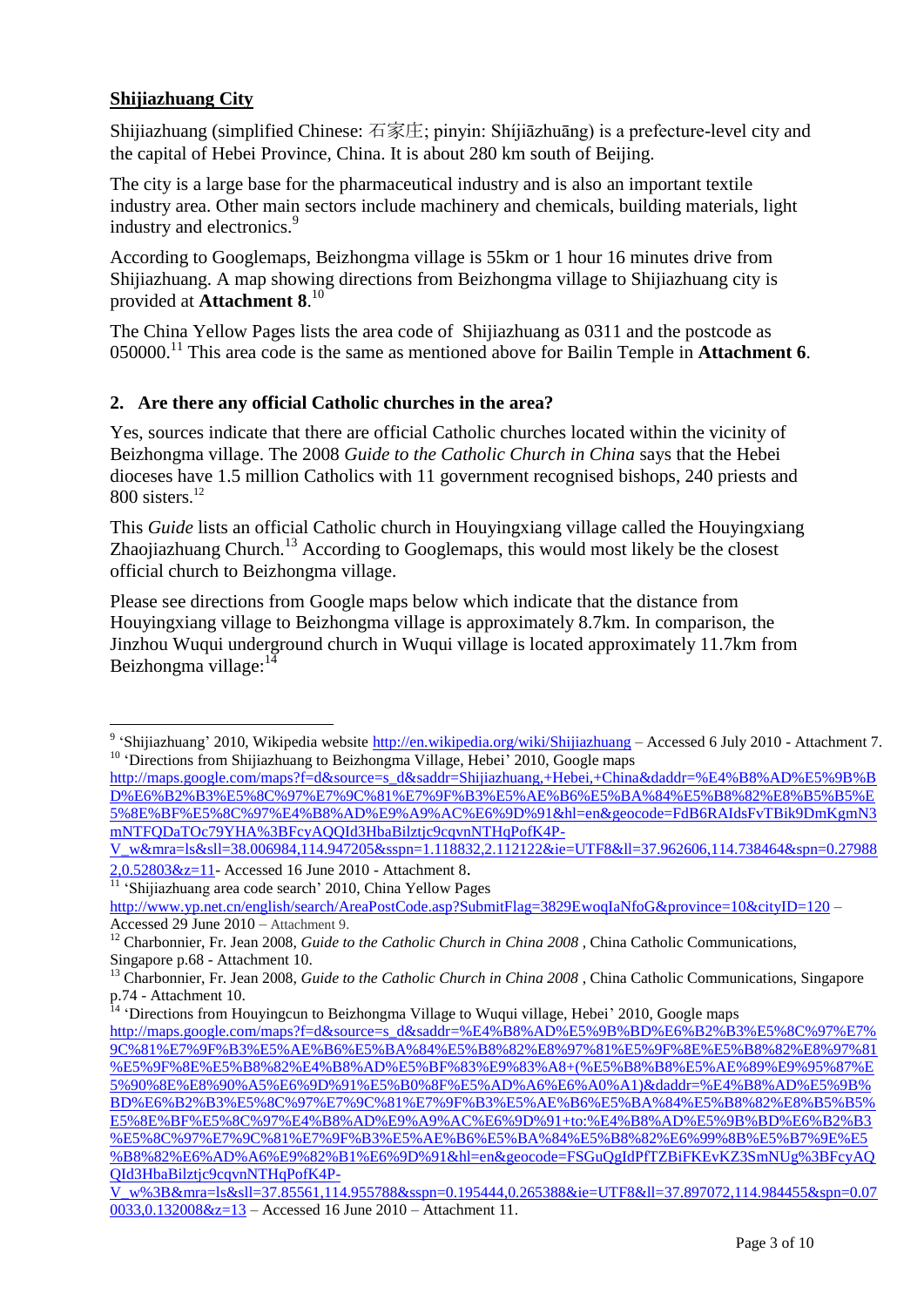

A map from the *2008 Guide to the Catholic Church in China* identifies numerous churches in the Shijiazhuang Diocese region including the villages/towns of Zhaoxian, Jinzhou, Shijiazhuang, Xinji and Zhengding as provided at Attachment 10. <sup>15</sup> The map does not specify whether these churches are "official".

The *Guide* also lists official Catholic churches in the towns of Luancheng, Gaocheng and Jinzhou.<sup>16</sup> Please see Attachment 2 for the location of these areas compared with Beizhongma village. According to the *Guide,* these towns are within the Shijiazhuang Diocese (previously referred to as Zhengding Diocese).<sup>17</sup>

This information corresponds with an article published on the Catholic News website in regards to the underground or "unrecognised" Bishop Julius Jia Zhiguo of Zhengding in Hebei, which also reports that the official church in the area is the diocese of Shijiazhuang (Hebei) and Jang Taoran is the bishop of this diocese.<sup>18</sup>

## **3. Is there any information about Bishop Zhiguo Jia and the Jinzhou Wuqiu Catholic Church?**

Yes, multiple sources provide information relating to Bishop Jia Zhiguo and the Jinzhou Wuqiu Catholic Church. Bishop Jia Zhiguo is a prominent figure of the underground Catholic church in Hebei who has been arrested multiple times throughout his life in relation to his religious practices. Reports suggest that he has continuously been of interest to local officials with his most recent arrest on 30 March 2009 and whilst unclear it seems that he is currently still in detention.

<sup>15</sup> Charbonnier, Fr. Jean 2008, *Guide to the Catholic Church in China 2008* , China Catholic Communications, Singapore p.66 - Attachment 10.

<sup>16</sup> Charbonnier, Fr. Jean 2008, *Guide to the Catholic Church in China 2008* , China Catholic Communications, Singapore pp.73-74 - Attachment 10.

<sup>&</sup>lt;sup>17</sup> Charbonnier, Fr. Jean 2008, *Guide to the Catholic Church in China* 2008, China Catholic Communications, Singapore p.68 - Attachment 10.

<sup>&#</sup>x27;China arrests bishop' 2009, Cath News website 1 April<http://www.cathnews.com/article.aspx?aeid=12732> – Accessed 5 July 2010 – Attachment 12.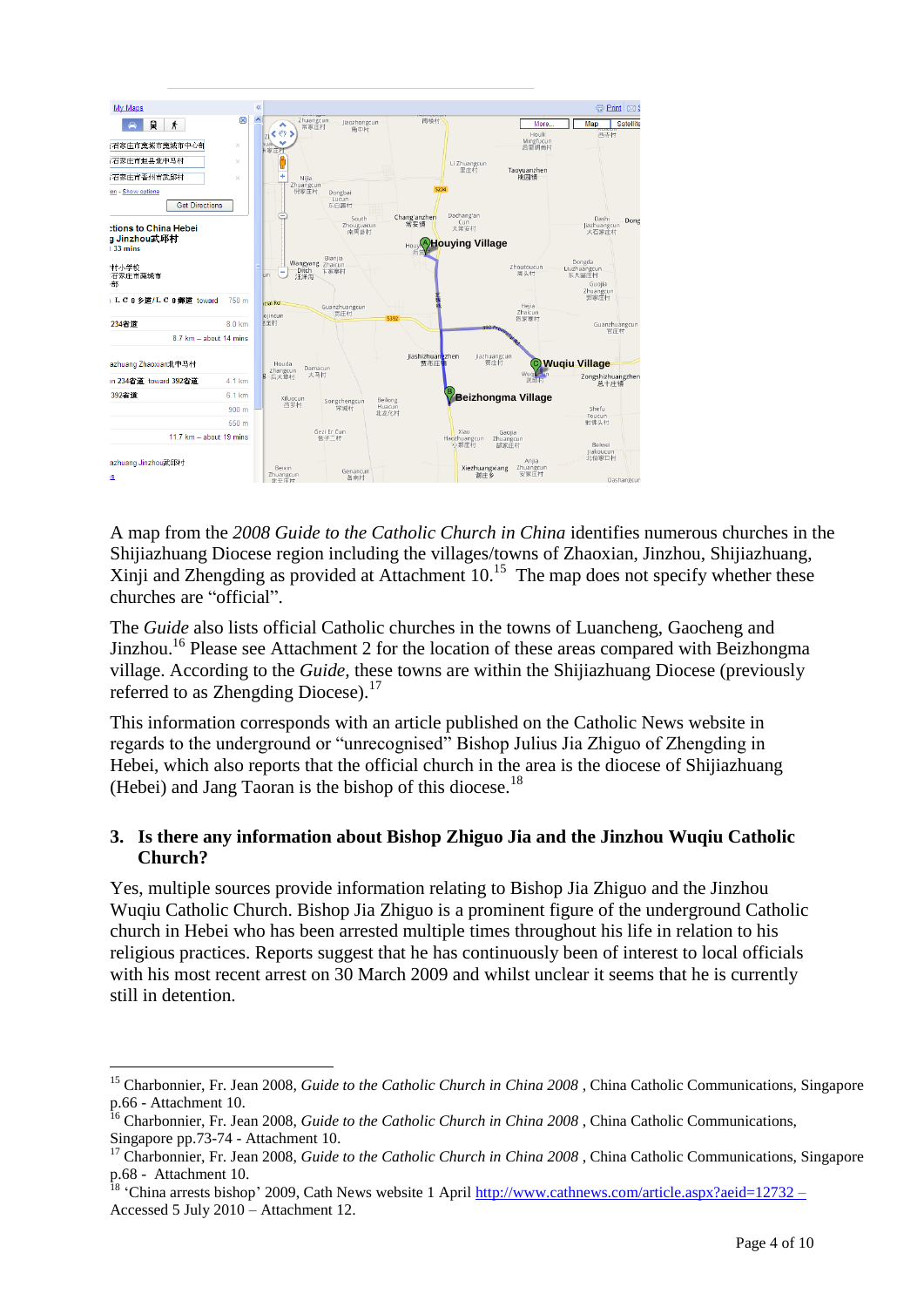An image is included below of Bishop Zhiguo from a Christian news site called Asia News:<sup>19</sup>



The Jinzhou Wuqiu Catholic Church is a well known church in the area. Some sources state that the church also houses an orphanage where Catholic nuns have taken in disabled children over the years. <sup>20</sup> The following image is from *The Washington Post* of Bishop Zhiguo Jia in the orphanage housed by the Jinzhou Wuqiu Catholic church.<sup>21</sup>



 $\overline{a}$ 

Several US government and media sources have reported the most recent arrest of Bishop Jia Zhiguo was on the 30 March 2009 because he was trying to distribute an open letter from the Pope to Catholics in China.

A US Commission on International Religious Freedom (USCIRF) *Annual Report 2009 - Countries of Particular Concern* states that:

The Chinese government took active steps to halt distribution of Pope Benedict's 2007 open letter to Chinese Catholics, including twice detaining Bishop Jia Zhiguo of Hebei province, and beating him while in custody, to prevent him from distributing the letter.

In that letter, the Pope recognized that, although there have been some improvements, grave limitations on religious freedom in China remain, which the Church cannot accept. Nevertheless, the Pope called on Chinese Catholics to adopt the approach of

<sup>&</sup>lt;sup>19</sup> Cervellera, B. 2009, 'Vatican's "sadness" over arrest of Bishop Jia Zhiguo. The Church and formation', AsiaNews website [http://www.asianews.it/news-en/Vatican"s-sadness-over-arrest-of-Bishop-Jia-Zhiguo.-The-](http://www.asianews.it/news-en/Vatican)[Church-and-formation-14895.html#](http://www.asianews.it/news-en/Vatican) – Accessed 7 July 2010 – Attachment 13.

<sup>&</sup>lt;sup>20</sup> The authorities want to throw out Mgr Jia Zhiguo's nuns for helping disabled children' 2007, AsiaNews website, 17 December [http://www.asianews.it/index.php?l=en&art=11055&size#](http://www.asianews.it/index.php?l=en&art=11055&size) – Accessed 5 July 2010 – Attachment 14.

<sup>&</sup>lt;sup>21</sup> Pan, P. 2005, 'Up from the Underground', *The Washington Post*, 29 April [http://www.washingtonpost.com/wp](http://www.washingtonpost.com/wp-dyn/content/article/2005/04/28/AR2005042801665.html)[dyn/content/article/2005/04/28/AR2005042801665.html](http://www.washingtonpost.com/wp-dyn/content/article/2005/04/28/AR2005042801665.html) – Accessed 5 July 2010 – Attachment 15.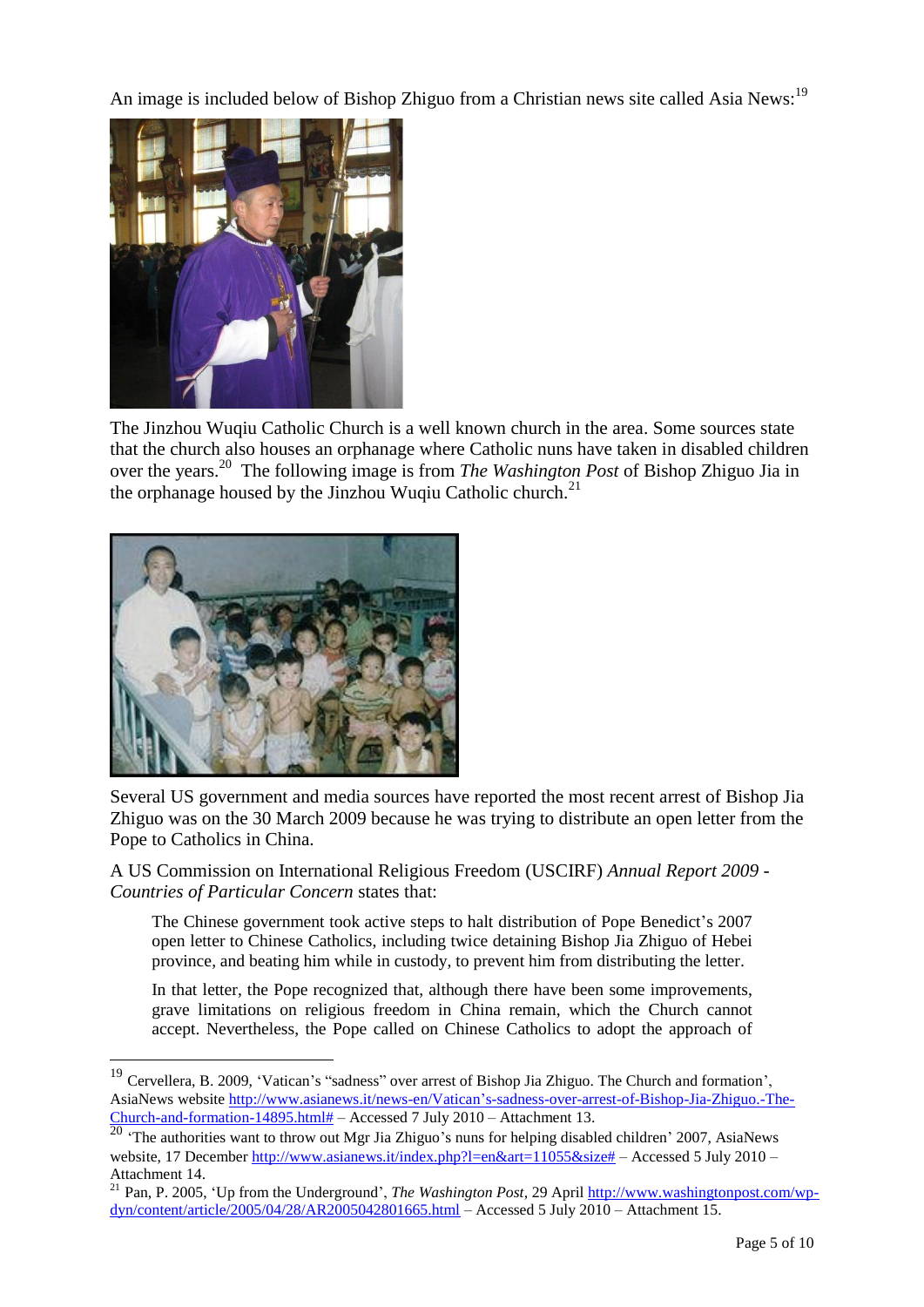"respectful and constructive dialogue". More recently, Bishop Jia was arrested again on March 30, 2009 to prevent him from meeting with another bishop who had reconciled with the Vatican. Chinese officials objected to the relationship between the two bishops because it was desired by a foreign power, the Vatican, not by the government and the  $CPA.<sup>22</sup>$ 

The US Congressional Executive Commission on China – *Annual Report 2009* reports the following on Bishop Jia"s most recent arrest in March 2009*:*

In March 2009, security officials forcibly removed Bishop Jia Zhiguo from his living quarters and took him to an undisclosed detention facility. Bishop Jia, the 74-year-old unregistered bishop of Hebei province"s Zhengding diocese, previously served two decades in prison, and since 2003, authorities have detained him numerous times and kept him under strict surveillance when not detaining him. (p.118) The detention of unregistered Bishop Jia Zhiguo in March reportedly was linked to the CPA"s displeasure at a Vatican-brokered reconciliation agreement between Bishop Jia and Jiang Taoran, the bishop of the registered Shijiazhuang diocese.<sup>23</sup> (p.120)

An article on the AsiaNews website also reported this arrest. The article stated that Bishop Julius Jia Zhiguo is the underground bishop of Zhengding (Hebei) and was arrested on 30 March 2009 during a close encounter of the Vatican Commission on China. The article states that "underground priests were often targeted and subjected to periods of imprisonment to force them to join the Patriotic Association, the state body that wants to build a National Catholic Church, separate from Rome."<sup>24</sup>

An article on the "*Free Church For China'* website also reported that Bishop Jia was taken away from Christ the King Cathedral in Wuqiu village by five policeman on 30 March, the day the Vatican"s Commission for the Catholic Church in China began its meeting in Rome. The report said that Bishop Jia is not affiliated with the government-approved "open" Church community. The report further states that "sources also quoted Bishop Jia as saying that he and the 150,000 Catholics of Zhengding diocese will continue following the Pope"s call for unity between the open and underground Church communities."<sup>25</sup>

The *Cath News* also reported the arrest of Bishop Julius Jia Zhiguo and that he was taken to an unknown location. The article states that for years the bishop had endured arrest and isolation by the police as the police had tried to indoctrinate him on the religious policies of the Party, and to force him to join the Patriotic Association. Referring to his arrest on 30 March 2009, the article said "this time, the motives are even more serious and strike at the heart of the Vatican's attempts to reconcile the official and underground church in Hebei, the region with the highest concentration of Catholics."<sup>26</sup>

The following sources provide details of Bishop Jia"s earlier arrests:

<sup>22</sup> United States Commission on International Religious Freedom, 2009, *USCIRF Annual Report 2009 – Countries of Particular Concern: People's Republic of China*, 1 May, p.77

<http://www.uscirf.gov/images/AR2009/final%20ar2009%20with%20cover.pdf> – Accessed 30 June 2010 – Attachment 16. 23 The US Congressional Executive Commission on China 2009, *Annual Report*, pp. 116-120 – Attachment 17.

<sup>&</sup>lt;sup>24</sup> 'New Year in prison for the Chinese bishops. Two priests released' 2010, Asia News website, 13 February [http://www.asianews.it/index.php?l=en&art=17621&size#](http://www.asianews.it/index.php?l=en&art=17621&size) – Accessed 5 July 2010 – Attachment 18.

 $25$  Underground' bishop taken away as Vatican's China Commission meets' 2009, Free Church for China website [http://www.freechurchforchina.com/main/index.php?option=com\\_content&task=view&id=157&Itemid=1](http://www.freechurchforchina.com/main/index.php?option=com_content&task=view&id=157&Itemid=1) – Accessed 5 July 2010 – Attachment 19.

<sup>&</sup>lt;sup>26</sup> 'China arrests bishop' 2009, Cath News website 1 April<http://www.cathnews.com/article.aspx?aeid=12732> – Accessed 5 July 2010 – Attachment 12.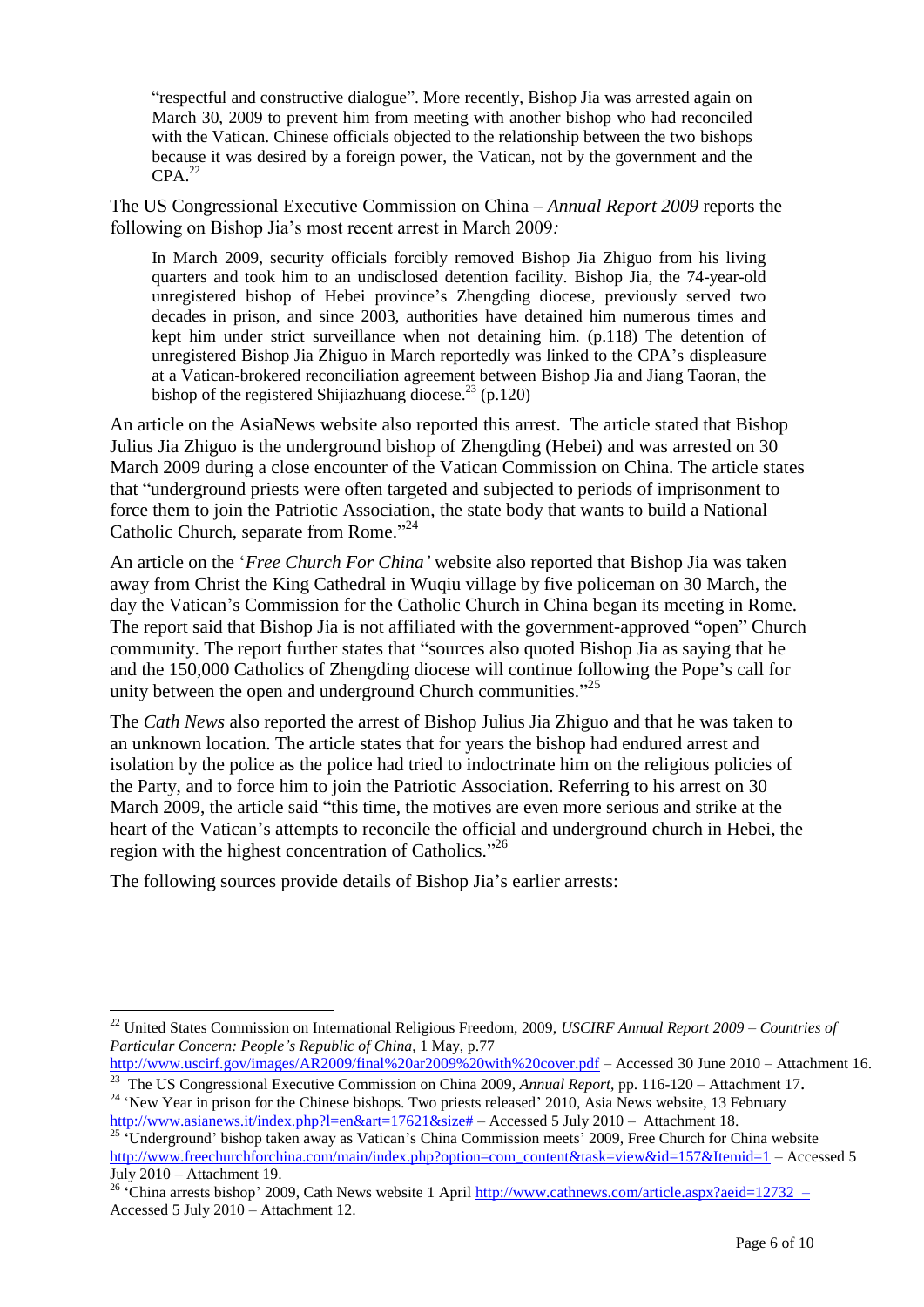- According to *The New York Times,* Bishop Jia was also detained in August 2008 which coincided with the closing ceremony of the Olympic Games. $27$
- Asia News also reported that Bishop Jia had been under surveillance during the Olympics in Beijing and stated that:

On the concluding day of the Olympics, Msgr. Giulio Jia Zhiguo, underground bishop of Zhengding (Hebei), was taken away by police to an unknown location. The bishop had been under house arrest for months.

During the Olympics the government had kept many bishops and priests from the under ground Church under house arrest. Msgr. Jia was under 24 hour surveillance. Police had even built a shack from which to keep a constant eye on him day and night, outside the bishop's home.<sup>28</sup>

- In August 2007, a press release from the Cardinal Kung Foundation noted that Bishop Jia had been arrested eleven times since January 2004. The Foundation did not know the reason for his arrest on 23 August 2007 but they reported that the Religious Bureau had forcibly put a sign at the gate of Bishop Jia"s church saying "The Chinese Catholic Patriotic Association". The press release provided some background information about the bishop including that he was ordained as a bishop in 1980 and had previously been jailed for approximately 20 years and was under strict surveillance for many years by the Chinese authorities. In addition, he took care of approximately 100 handicapped orphans in his house. $29$
- A 2005 media article from *The Washington Post* reports the following in regards to Bishop Jia"s background:

In the 1950s, Jia's education was interrupted when police shut down his seminary and arrested his teachers. In 1963, the government arrested Jia for trying to protect a priest and sentenced him to 15 years of hard labor.

Upon his release in 1978, two years after Mao"s death and as the papacy of John Paul II was beginning, Jia resumed his studies for the priesthood. He was ordained in the underground church in the summer of 1980. Several months later, John Paul named him the bishop of Zhending diocese. The government tried to persuade him to join the official church, Jia said, but he refused.<sup>30</sup>

This media article indicates the ambiguity of the authorities' attitudes towards underground Catholics in Hebei, as Bishop Jia is quoted as saying "they have never stopped trying to control the underground church", whilst it is reported that Bishop Jia"s cathedral was built with the tacit approval of local officials and hundreds of villagers joined him for Mass every night in Wuqiu, and the police did nothing to stop them. Further, it is reported that in recent years, priests ordained by Bishop Jia have built spacious new churches in several nearby villages, some of them larger than governmentapproved churches. According to the article, local officials look the other way because they sympathise with worshipers or want to collect fees and fines from them. "The government"s efforts to crush the underground church have also faltered. Especially here

<sup>27</sup> "China arrests bishop of underground church" 2008, *The New York Times,* 25 August

[http://www.nytimes.com/2008/08/25/world/asia/25iht-bishop.2.15614113.html?\\_r=2](http://www.nytimes.com/2008/08/25/world/asia/25iht-bishop.2.15614113.html?_r=2) – Accessed 5 July 2010 – Attachment 20.

<sup>&</sup>lt;sup>28</sup> Zhicheng, W. 2008, 'Catholic Bishop Jia Zhiguo Arrested by Chinese Police' AsiaNews website [http://www.catholic.org/international/international\\_story.php?id=29020](http://www.catholic.org/international/international_story.php?id=29020) – Accessed 5 July 2010 – Attachment 21.

<sup>&</sup>lt;sup>29</sup> 'Underground Bishop Jia Zhiguo is arrested again another priest is also arrested', 2007, Cardinal Kung Foundation website 23 August<http://www.cardinalkungfoundation.org/press/070823.htm> – Accessed 5 July 2010 – Attachment 22.

<sup>30</sup> Pan, P. 2005, "Up from the Underground", *The Washington Post,* 29 April [http://www.washingtonpost.com/wp](http://www.washingtonpost.com/wp-dyn/content/article/2005/04/28/AR2005042801665.html)[dyn/content/article/2005/04/28/AR2005042801665.html](http://www.washingtonpost.com/wp-dyn/content/article/2005/04/28/AR2005042801665.html) – Accessed 5 July 2010 – Attachment 15.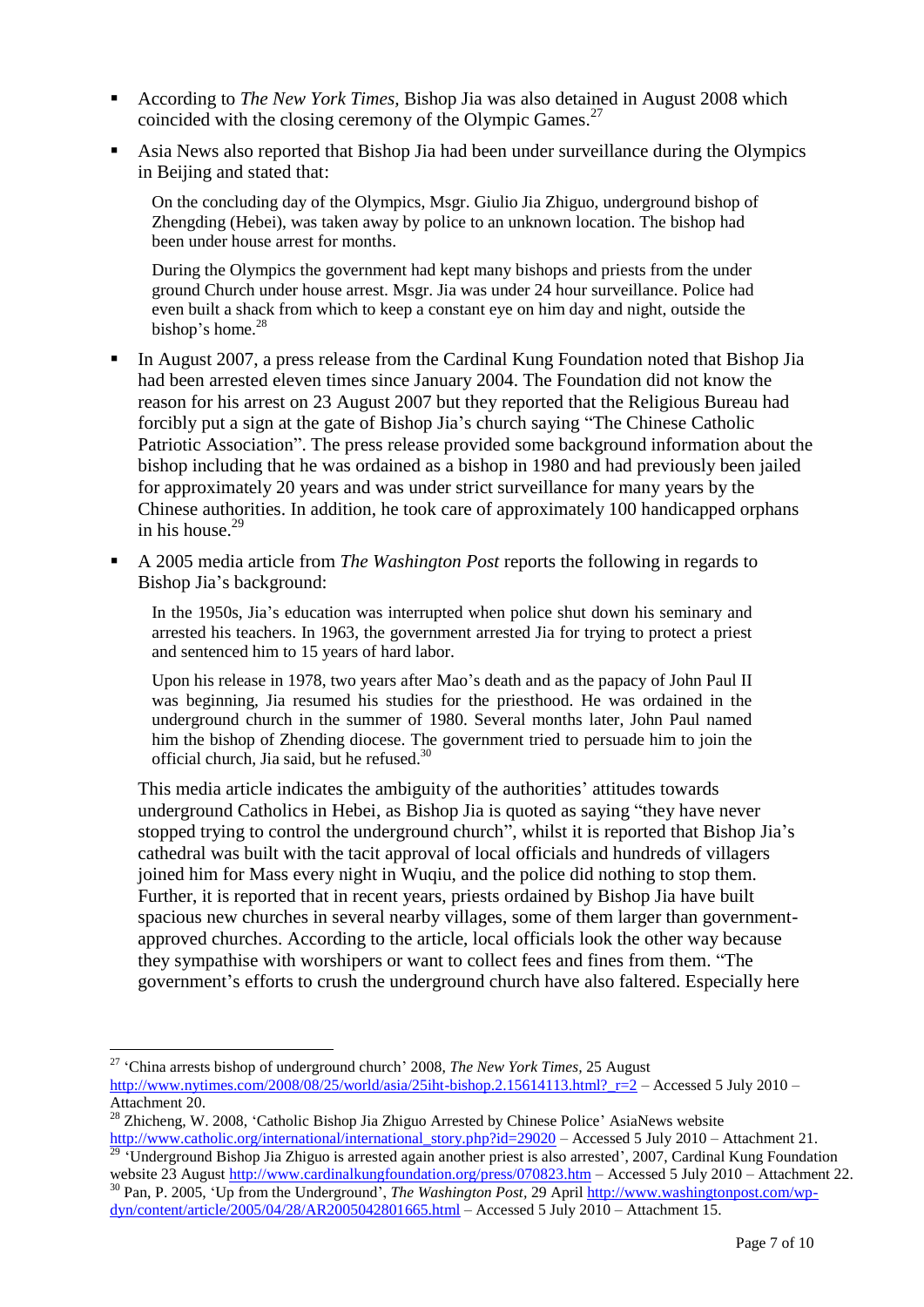in Hebei, home to about a quarter of all Catholics in China, many underground clergymen now perform their duties so openly that "underground" seems a misnomer."<sup>31</sup>

Previous Country Research on underground Catholics in Hebei and earlier reports of Bishop Jia"s arrests are included for your further reading:

- *RRT Country Research CHN32301* discusses an open letter issued by Pope Benedict XVI"s on 27 May 2007 to Catholics in China. Bishop Jia"s arrest in 2007 is also mentioned. 32
- *RRT Country Research CHN17609* provides general information on the presence of the underground Catholic Church in Hebei and the attitude of the authorities.<sup>33</sup>
- *RRT Country Research CHN16738* provides information of Catholics in Hebei and also refers to Bishops Jia's arrest in 2004.<sup>34</sup>

## **Attachments**

- 1. Location of Beizhomgma village, Zhao County, Hebei 2010, Google maps [http://maps.google.com/maps?f=q&source=s\\_q&hl=en&geocode=&q=%E4%B8%AD](http://maps.google.com/maps?f=q&source=s_q&hl=en&geocode=&q=%E4%B8%AD%E5%9B%BD%E6%B2%B3%E5%8C%97%E7%9C%81%E7%9F%B3%E5%AE%B6%E5%BA%84%E5%B8%82%E6%99%8B%E5%B7%9E%E5%B8%82%E6%AD%A6%E9%82%B1%E6%9D%91&sll=37.0625,-95.677068&sspn=35.957999,67.587891&ie=UTF8&hq=&hnear=China+Hebei+Shijiazhuang+Jinzhou%E6%AD%A6%E9%82%B1%E6%9D%91&ll=39.325799,115.021362&spn=2.196759,6.306152&z=8) [%E5%9B%BD%E6%B2%B3%E5%8C%97%E7%9C%81%E7%9F%B3%E5%AE%B](http://maps.google.com/maps?f=q&source=s_q&hl=en&geocode=&q=%E4%B8%AD%E5%9B%BD%E6%B2%B3%E5%8C%97%E7%9C%81%E7%9F%B3%E5%AE%B6%E5%BA%84%E5%B8%82%E6%99%8B%E5%B7%9E%E5%B8%82%E6%AD%A6%E9%82%B1%E6%9D%91&sll=37.0625,-95.677068&sspn=35.957999,67.587891&ie=UTF8&hq=&hnear=China+Hebei+Shijiazhuang+Jinzhou%E6%AD%A6%E9%82%B1%E6%9D%91&ll=39.325799,115.021362&spn=2.196759,6.306152&z=8) [6%E5%BA%84%E5%B8%82%E6%99%8B%E5%B7%9E%E5%B8%82%E6%AD%](http://maps.google.com/maps?f=q&source=s_q&hl=en&geocode=&q=%E4%B8%AD%E5%9B%BD%E6%B2%B3%E5%8C%97%E7%9C%81%E7%9F%B3%E5%AE%B6%E5%BA%84%E5%B8%82%E6%99%8B%E5%B7%9E%E5%B8%82%E6%AD%A6%E9%82%B1%E6%9D%91&sll=37.0625,-95.677068&sspn=35.957999,67.587891&ie=UTF8&hq=&hnear=China+Hebei+Shijiazhuang+Jinzhou%E6%AD%A6%E9%82%B1%E6%9D%91&ll=39.325799,115.021362&spn=2.196759,6.306152&z=8) [A6%E9%82%B1%E6%9D%91&sll=37.0625,-](http://maps.google.com/maps?f=q&source=s_q&hl=en&geocode=&q=%E4%B8%AD%E5%9B%BD%E6%B2%B3%E5%8C%97%E7%9C%81%E7%9F%B3%E5%AE%B6%E5%BA%84%E5%B8%82%E6%99%8B%E5%B7%9E%E5%B8%82%E6%AD%A6%E9%82%B1%E6%9D%91&sll=37.0625,-95.677068&sspn=35.957999,67.587891&ie=UTF8&hq=&hnear=China+Hebei+Shijiazhuang+Jinzhou%E6%AD%A6%E9%82%B1%E6%9D%91&ll=39.325799,115.021362&spn=2.196759,6.306152&z=8) [95.677068&sspn=35.957999,67.587891&ie=UTF8&hq=&hnear=China+Hebei+Shijiaz](http://maps.google.com/maps?f=q&source=s_q&hl=en&geocode=&q=%E4%B8%AD%E5%9B%BD%E6%B2%B3%E5%8C%97%E7%9C%81%E7%9F%B3%E5%AE%B6%E5%BA%84%E5%B8%82%E6%99%8B%E5%B7%9E%E5%B8%82%E6%AD%A6%E9%82%B1%E6%9D%91&sll=37.0625,-95.677068&sspn=35.957999,67.587891&ie=UTF8&hq=&hnear=China+Hebei+Shijiazhuang+Jinzhou%E6%AD%A6%E9%82%B1%E6%9D%91&ll=39.325799,115.021362&spn=2.196759,6.306152&z=8) [huang+Jinzhou%E6%AD%A6%E9%82%B1%E6%9D%91&ll=39.325799,115.021362](http://maps.google.com/maps?f=q&source=s_q&hl=en&geocode=&q=%E4%B8%AD%E5%9B%BD%E6%B2%B3%E5%8C%97%E7%9C%81%E7%9F%B3%E5%AE%B6%E5%BA%84%E5%B8%82%E6%99%8B%E5%B7%9E%E5%B8%82%E6%AD%A6%E9%82%B1%E6%9D%91&sll=37.0625,-95.677068&sspn=35.957999,67.587891&ie=UTF8&hq=&hnear=China+Hebei+Shijiazhuang+Jinzhou%E6%AD%A6%E9%82%B1%E6%9D%91&ll=39.325799,115.021362&spn=2.196759,6.306152&z=8)  $&$ spn=2.196759.6.306152&z=8 – Accessed 16 June 2010.
- 2. "Satellite Map of Beizhongma Village & surrounding area", 2010, Google maps website [http://maps.google.com/.](http://maps.google.com/)
- 3. Zhao County" (undated), Wikipedia website [http://en.wikipedia.org/wiki/Zhao\\_County](http://en.wikipedia.org/wiki/Zhao_County) Accessed 5 July 2010.
- 4. "Zhaozhou Bridge" 2010, Hola China blog site 7 March<http://blog.holachina.net/?p=1346> Accessed 5 July 2010.
- 5. "Bailin Temple Pagoda in Zhaoxian (Hebei, China)" (undated), Waymarking website [http://www.waymarking.com/waymarks/WM78ZB\\_Bailin\\_Temple\\_Pagoda\\_in\\_Zhaoxi](http://www.waymarking.com/waymarks/WM78ZB_Bailin_Temple_Pagoda_in_Zhaoxian_Hebei_China) [an\\_Hebei\\_China](http://www.waymarking.com/waymarks/WM78ZB_Bailin_Temple_Pagoda_in_Zhaoxian_Hebei_China) – Accessed 5 July 2010.
- 6. "Bailin Temple, a Great Zen Buddhist Center Founded by Master Zhaozhou" (undated) Bailinsi website<http://www.bailinsi.net/02txzz/01gscq/01zyjj/ywjj.htm> – Accessed 5 July 2010.
- 7. "Shijiazhuang" 2010, Wikipedia website<http://en.wikipedia.org/wiki/Shijiazhuang> Accessed 6 July 2010.
- 8. "Directions from Shijiazhuang to Beizhongma Village, Hebei" 2010, Google maps [http://maps.google.com/maps?f=d&source=s\\_d&saddr=Shijiazhuang,+Hebei,+China&daddr=%](http://maps.google.com/maps?f=d&source=s_d&saddr=Shijiazhuang,+Hebei,+China&daddr=%E4%B8%AD%E5%9B%BD%E6%B2%B3%E5%8C%97%E7%9C%81%E7%9F%B3%E5%AE%B6%E5%BA%84%E5%B8%82%E8%B5%B5%E5%8E%BF%E5%8C%97%E4%B8%AD%E9%A9%AC%E6%9D%91&hl=en&geocode=FdB6RAIdsFvTBik9DmKgmN3mNTFQDaTOc79YHA%3BFcyAQQId3HbaBilztjc9cqvnNTHqPofK4P-V_w&mra=ls&sll=38.006984,114.947205&sspn=1.118832,2.112122&ie=UTF8&ll=37.962606,114.738464&spn=0.279882,0.52803&z=11) [E4%B8%AD%E5%9B%BD%E6%B2%B3%E5%8C%97%E7%9C%81%E7%9F%B3%E5%A](http://maps.google.com/maps?f=d&source=s_d&saddr=Shijiazhuang,+Hebei,+China&daddr=%E4%B8%AD%E5%9B%BD%E6%B2%B3%E5%8C%97%E7%9C%81%E7%9F%B3%E5%AE%B6%E5%BA%84%E5%B8%82%E8%B5%B5%E5%8E%BF%E5%8C%97%E4%B8%AD%E9%A9%AC%E6%9D%91&hl=en&geocode=FdB6RAIdsFvTBik9DmKgmN3mNTFQDaTOc79YHA%3BFcyAQQId3HbaBilztjc9cqvnNTHqPofK4P-V_w&mra=ls&sll=38.006984,114.947205&sspn=1.118832,2.112122&ie=UTF8&ll=37.962606,114.738464&spn=0.279882,0.52803&z=11) [E%B6%E5%BA%84%E5%B8%82%E8%B5%B5%E5%8E%BF%E5%8C%97%E4%B8%AD](http://maps.google.com/maps?f=d&source=s_d&saddr=Shijiazhuang,+Hebei,+China&daddr=%E4%B8%AD%E5%9B%BD%E6%B2%B3%E5%8C%97%E7%9C%81%E7%9F%B3%E5%AE%B6%E5%BA%84%E5%B8%82%E8%B5%B5%E5%8E%BF%E5%8C%97%E4%B8%AD%E9%A9%AC%E6%9D%91&hl=en&geocode=FdB6RAIdsFvTBik9DmKgmN3mNTFQDaTOc79YHA%3BFcyAQQId3HbaBilztjc9cqvnNTHqPofK4P-V_w&mra=ls&sll=38.006984,114.947205&sspn=1.118832,2.112122&ie=UTF8&ll=37.962606,114.738464&spn=0.279882,0.52803&z=11) [%E9%A9%AC%E6%9D%91&hl=en&geocode=FdB6RAIdsFvTBik9DmKgmN3mNTFQDaTO](http://maps.google.com/maps?f=d&source=s_d&saddr=Shijiazhuang,+Hebei,+China&daddr=%E4%B8%AD%E5%9B%BD%E6%B2%B3%E5%8C%97%E7%9C%81%E7%9F%B3%E5%AE%B6%E5%BA%84%E5%B8%82%E8%B5%B5%E5%8E%BF%E5%8C%97%E4%B8%AD%E9%A9%AC%E6%9D%91&hl=en&geocode=FdB6RAIdsFvTBik9DmKgmN3mNTFQDaTOc79YHA%3BFcyAQQId3HbaBilztjc9cqvnNTHqPofK4P-V_w&mra=ls&sll=38.006984,114.947205&sspn=1.118832,2.112122&ie=UTF8&ll=37.962606,114.738464&spn=0.279882,0.52803&z=11) [c79YHA%3BFcyAQQId3HbaBilztjc9cqvnNTHqPofK4P-](http://maps.google.com/maps?f=d&source=s_d&saddr=Shijiazhuang,+Hebei,+China&daddr=%E4%B8%AD%E5%9B%BD%E6%B2%B3%E5%8C%97%E7%9C%81%E7%9F%B3%E5%AE%B6%E5%BA%84%E5%B8%82%E8%B5%B5%E5%8E%BF%E5%8C%97%E4%B8%AD%E9%A9%AC%E6%9D%91&hl=en&geocode=FdB6RAIdsFvTBik9DmKgmN3mNTFQDaTOc79YHA%3BFcyAQQId3HbaBilztjc9cqvnNTHqPofK4P-V_w&mra=ls&sll=38.006984,114.947205&sspn=1.118832,2.112122&ie=UTF8&ll=37.962606,114.738464&spn=0.279882,0.52803&z=11)

<sup>&</sup>lt;sup>31</sup> Pan, P. 2005, 'Up from the Underground', *The Washington Post*, 29 April [http://www.washingtonpost.com/wp](http://www.washingtonpost.com/wp-dyn/content/article/2005/04/28/AR2005042801665.html)[dyn/content/article/2005/04/28/AR2005042801665.html](http://www.washingtonpost.com/wp-dyn/content/article/2005/04/28/AR2005042801665.html) – Accessed 5 July 2010 – Attachment 15.

<sup>32</sup> RRTCountry Research 2007, *Research Response CHN32301*, 19 September Attachment 23.

<sup>33</sup> RRTCountry Research 2005, *Research Response CHN17609*, 24 October – Attachment 24.

<sup>34</sup> RRTountry Research 2004, *Research Response CHN16738*, 20 May – Attachment 25.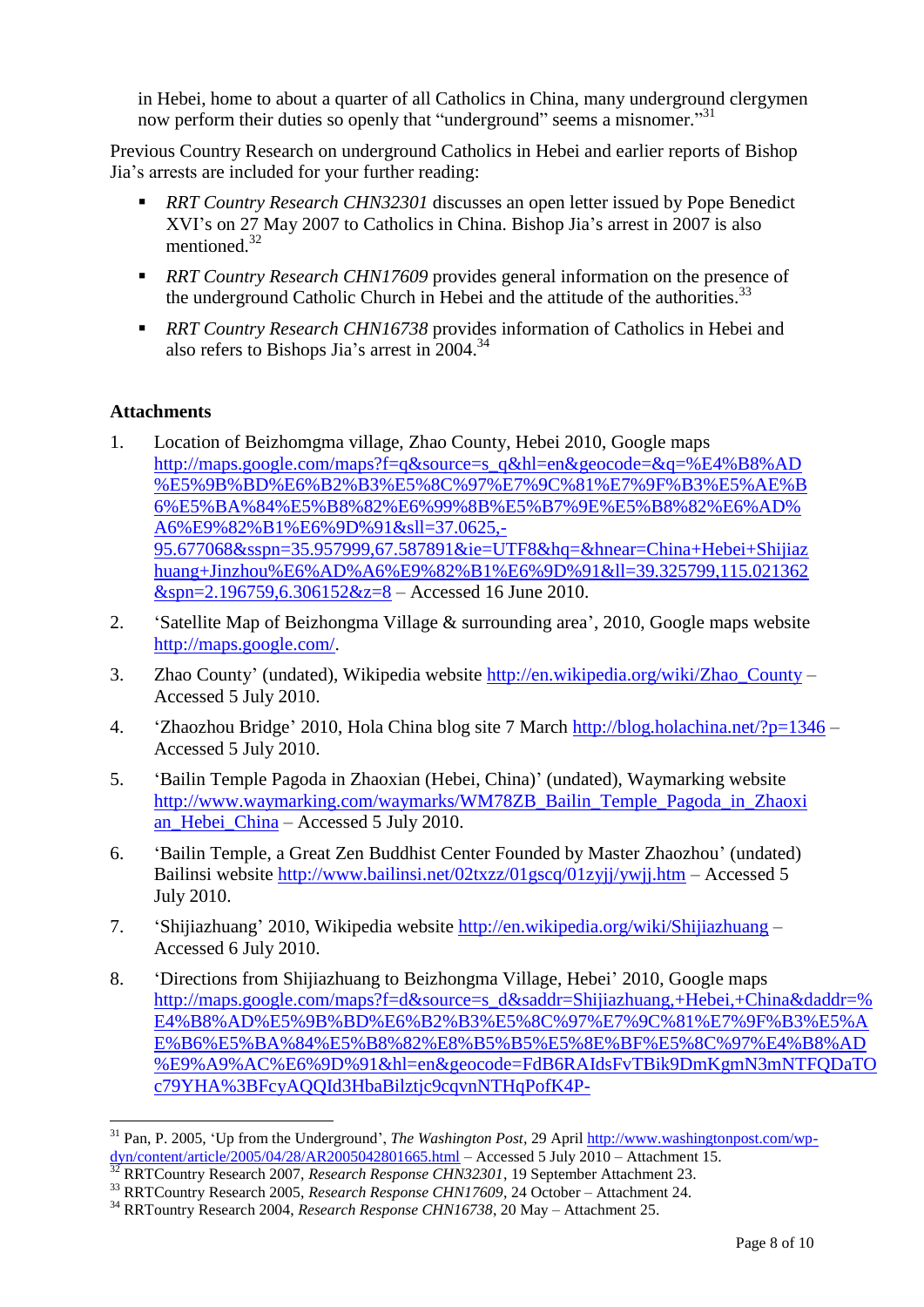[V\\_w&mra=ls&sll=38.006984,114.947205&sspn=1.118832,2.112122&ie=UTF8&ll=37.962606,](http://maps.google.com/maps?f=d&source=s_d&saddr=Shijiazhuang,+Hebei,+China&daddr=%E4%B8%AD%E5%9B%BD%E6%B2%B3%E5%8C%97%E7%9C%81%E7%9F%B3%E5%AE%B6%E5%BA%84%E5%B8%82%E8%B5%B5%E5%8E%BF%E5%8C%97%E4%B8%AD%E9%A9%AC%E6%9D%91&hl=en&geocode=FdB6RAIdsFvTBik9DmKgmN3mNTFQDaTOc79YHA%3BFcyAQQId3HbaBilztjc9cqvnNTHqPofK4P-V_w&mra=ls&sll=38.006984,114.947205&sspn=1.118832,2.112122&ie=UTF8&ll=37.962606,114.738464&spn=0.279882,0.52803&z=11) [114.738464&spn=0.279882,0.52803&z=11](http://maps.google.com/maps?f=d&source=s_d&saddr=Shijiazhuang,+Hebei,+China&daddr=%E4%B8%AD%E5%9B%BD%E6%B2%B3%E5%8C%97%E7%9C%81%E7%9F%B3%E5%AE%B6%E5%BA%84%E5%B8%82%E8%B5%B5%E5%8E%BF%E5%8C%97%E4%B8%AD%E9%A9%AC%E6%9D%91&hl=en&geocode=FdB6RAIdsFvTBik9DmKgmN3mNTFQDaTOc79YHA%3BFcyAQQId3HbaBilztjc9cqvnNTHqPofK4P-V_w&mra=ls&sll=38.006984,114.947205&sspn=1.118832,2.112122&ie=UTF8&ll=37.962606,114.738464&spn=0.279882,0.52803&z=11) - Accessed 16 June 2010.

- 9. "Shijiazhuang area code search" 2010, China Yellow Pages [http://www.yp.net.cn/english/search/AreaPostCode.asp?SubmitFlag=3829EwoqIaNfoG&provin](http://www.yp.net.cn/english/search/AreaPostCode.asp?SubmitFlag=3829EwoqIaNfoG&province=10&cityID=120) [ce=10&cityID=120](http://www.yp.net.cn/english/search/AreaPostCode.asp?SubmitFlag=3829EwoqIaNfoG&province=10&cityID=120) – Accessed 29 June 2010.
- 10. Charbonnier, Fr. Jean 2008, *Guide to the Catholic Church in China 2008* , China Catholic Communications, Singapore.
- 11. "Directions from Houyingcun to Beizhongma Village to Wuqui village, Hebei" 2010, Google maps

[http://maps.google.com/maps?f=d&source=s\\_d&saddr=%E4%B8%AD%E5%9B%BD%E6%B2](http://maps.google.com/maps?f=d&source=s_d&saddr=%E4%B8%AD%E5%9B%BD%E6%B2%B3%E5%8C%97%E7%9C%81%E7%9F%B3%E5%AE%B6%E5%BA%84%E5%B8%82%E8%97%81%E5%9F%8E%E5%B8%82%E8%97%81%E5%9F%8E%E5%B8%82%E4%B8%AD%E5%BF%83%E9%83%A8+(%E5%B8%B8%E5%AE%89%E9%95%87%E5%90%8E%E8%90%A5%E6%9D%91%E5%B0%8F%E5%AD%A6%E6%A0%A1)&daddr=%E4%B8%AD%E5%9B%BD%E6%B2%B3%E5%8C%97%E7%9C%81%E7%9F%B3%E5%AE%B6%E5%BA%84%E5%B8%82%E8%B5%B5%E5%8E%BF%E5%8C%97%E4%B8%AD%E9%A9%AC%E6%9D%91+to:%E4%B8%AD%E5%9B%BD%E6%B2%B3%E5%8C%97%E7%9C%81%E7%9F%B3%E5%AE%B6%E5%BA%84%E5%B8%82%E6%99%8B%E5%B7%9E%E5%B8%82%E6%AD%A6%E9%82%B1%E6%9D%91&hl=en&geocode=FSGuQgIdPfTZBiFKEvKZ3SmNUg%3BFcyAQQId3HbaBilztjc9cqvnNTHqPofK4P-V_w%3B&mra=ls&sll=37.85561,114.955788&sspn=0.195444,0.265388&ie=UTF8&ll=37.897072,114.984455&spn=0.070033,0.132008&z=13) [%B3%E5%8C%97%E7%9C%81%E7%9F%B3%E5%AE%B6%E5%BA%84%E5%B8%82%E](http://maps.google.com/maps?f=d&source=s_d&saddr=%E4%B8%AD%E5%9B%BD%E6%B2%B3%E5%8C%97%E7%9C%81%E7%9F%B3%E5%AE%B6%E5%BA%84%E5%B8%82%E8%97%81%E5%9F%8E%E5%B8%82%E8%97%81%E5%9F%8E%E5%B8%82%E4%B8%AD%E5%BF%83%E9%83%A8+(%E5%B8%B8%E5%AE%89%E9%95%87%E5%90%8E%E8%90%A5%E6%9D%91%E5%B0%8F%E5%AD%A6%E6%A0%A1)&daddr=%E4%B8%AD%E5%9B%BD%E6%B2%B3%E5%8C%97%E7%9C%81%E7%9F%B3%E5%AE%B6%E5%BA%84%E5%B8%82%E8%B5%B5%E5%8E%BF%E5%8C%97%E4%B8%AD%E9%A9%AC%E6%9D%91+to:%E4%B8%AD%E5%9B%BD%E6%B2%B3%E5%8C%97%E7%9C%81%E7%9F%B3%E5%AE%B6%E5%BA%84%E5%B8%82%E6%99%8B%E5%B7%9E%E5%B8%82%E6%AD%A6%E9%82%B1%E6%9D%91&hl=en&geocode=FSGuQgIdPfTZBiFKEvKZ3SmNUg%3BFcyAQQId3HbaBilztjc9cqvnNTHqPofK4P-V_w%3B&mra=ls&sll=37.85561,114.955788&sspn=0.195444,0.265388&ie=UTF8&ll=37.897072,114.984455&spn=0.070033,0.132008&z=13) [8%97%81%E5%9F%8E%E5%B8%82%E8%97%81%E5%9F%8E%E5%B8%82%E4%B8%A](http://maps.google.com/maps?f=d&source=s_d&saddr=%E4%B8%AD%E5%9B%BD%E6%B2%B3%E5%8C%97%E7%9C%81%E7%9F%B3%E5%AE%B6%E5%BA%84%E5%B8%82%E8%97%81%E5%9F%8E%E5%B8%82%E8%97%81%E5%9F%8E%E5%B8%82%E4%B8%AD%E5%BF%83%E9%83%A8+(%E5%B8%B8%E5%AE%89%E9%95%87%E5%90%8E%E8%90%A5%E6%9D%91%E5%B0%8F%E5%AD%A6%E6%A0%A1)&daddr=%E4%B8%AD%E5%9B%BD%E6%B2%B3%E5%8C%97%E7%9C%81%E7%9F%B3%E5%AE%B6%E5%BA%84%E5%B8%82%E8%B5%B5%E5%8E%BF%E5%8C%97%E4%B8%AD%E9%A9%AC%E6%9D%91+to:%E4%B8%AD%E5%9B%BD%E6%B2%B3%E5%8C%97%E7%9C%81%E7%9F%B3%E5%AE%B6%E5%BA%84%E5%B8%82%E6%99%8B%E5%B7%9E%E5%B8%82%E6%AD%A6%E9%82%B1%E6%9D%91&hl=en&geocode=FSGuQgIdPfTZBiFKEvKZ3SmNUg%3BFcyAQQId3HbaBilztjc9cqvnNTHqPofK4P-V_w%3B&mra=ls&sll=37.85561,114.955788&sspn=0.195444,0.265388&ie=UTF8&ll=37.897072,114.984455&spn=0.070033,0.132008&z=13) [D%E5%BF%83%E9%83%A8+\(%E5%B8%B8%E5%AE%89%E9%95%87%E5%90%8E%E8](http://maps.google.com/maps?f=d&source=s_d&saddr=%E4%B8%AD%E5%9B%BD%E6%B2%B3%E5%8C%97%E7%9C%81%E7%9F%B3%E5%AE%B6%E5%BA%84%E5%B8%82%E8%97%81%E5%9F%8E%E5%B8%82%E8%97%81%E5%9F%8E%E5%B8%82%E4%B8%AD%E5%BF%83%E9%83%A8+(%E5%B8%B8%E5%AE%89%E9%95%87%E5%90%8E%E8%90%A5%E6%9D%91%E5%B0%8F%E5%AD%A6%E6%A0%A1)&daddr=%E4%B8%AD%E5%9B%BD%E6%B2%B3%E5%8C%97%E7%9C%81%E7%9F%B3%E5%AE%B6%E5%BA%84%E5%B8%82%E8%B5%B5%E5%8E%BF%E5%8C%97%E4%B8%AD%E9%A9%AC%E6%9D%91+to:%E4%B8%AD%E5%9B%BD%E6%B2%B3%E5%8C%97%E7%9C%81%E7%9F%B3%E5%AE%B6%E5%BA%84%E5%B8%82%E6%99%8B%E5%B7%9E%E5%B8%82%E6%AD%A6%E9%82%B1%E6%9D%91&hl=en&geocode=FSGuQgIdPfTZBiFKEvKZ3SmNUg%3BFcyAQQId3HbaBilztjc9cqvnNTHqPofK4P-V_w%3B&mra=ls&sll=37.85561,114.955788&sspn=0.195444,0.265388&ie=UTF8&ll=37.897072,114.984455&spn=0.070033,0.132008&z=13) [%90%A5%E6%9D%91%E5%B0%8F%E5%AD%A6%E6%A0%A1\)&daddr=%E4%B8%AD](http://maps.google.com/maps?f=d&source=s_d&saddr=%E4%B8%AD%E5%9B%BD%E6%B2%B3%E5%8C%97%E7%9C%81%E7%9F%B3%E5%AE%B6%E5%BA%84%E5%B8%82%E8%97%81%E5%9F%8E%E5%B8%82%E8%97%81%E5%9F%8E%E5%B8%82%E4%B8%AD%E5%BF%83%E9%83%A8+(%E5%B8%B8%E5%AE%89%E9%95%87%E5%90%8E%E8%90%A5%E6%9D%91%E5%B0%8F%E5%AD%A6%E6%A0%A1)&daddr=%E4%B8%AD%E5%9B%BD%E6%B2%B3%E5%8C%97%E7%9C%81%E7%9F%B3%E5%AE%B6%E5%BA%84%E5%B8%82%E8%B5%B5%E5%8E%BF%E5%8C%97%E4%B8%AD%E9%A9%AC%E6%9D%91+to:%E4%B8%AD%E5%9B%BD%E6%B2%B3%E5%8C%97%E7%9C%81%E7%9F%B3%E5%AE%B6%E5%BA%84%E5%B8%82%E6%99%8B%E5%B7%9E%E5%B8%82%E6%AD%A6%E9%82%B1%E6%9D%91&hl=en&geocode=FSGuQgIdPfTZBiFKEvKZ3SmNUg%3BFcyAQQId3HbaBilztjc9cqvnNTHqPofK4P-V_w%3B&mra=ls&sll=37.85561,114.955788&sspn=0.195444,0.265388&ie=UTF8&ll=37.897072,114.984455&spn=0.070033,0.132008&z=13) [%E5%9B%BD%E6%B2%B3%E5%8C%97%E7%9C%81%E7%9F%B3%E5%AE%B6%E5%](http://maps.google.com/maps?f=d&source=s_d&saddr=%E4%B8%AD%E5%9B%BD%E6%B2%B3%E5%8C%97%E7%9C%81%E7%9F%B3%E5%AE%B6%E5%BA%84%E5%B8%82%E8%97%81%E5%9F%8E%E5%B8%82%E8%97%81%E5%9F%8E%E5%B8%82%E4%B8%AD%E5%BF%83%E9%83%A8+(%E5%B8%B8%E5%AE%89%E9%95%87%E5%90%8E%E8%90%A5%E6%9D%91%E5%B0%8F%E5%AD%A6%E6%A0%A1)&daddr=%E4%B8%AD%E5%9B%BD%E6%B2%B3%E5%8C%97%E7%9C%81%E7%9F%B3%E5%AE%B6%E5%BA%84%E5%B8%82%E8%B5%B5%E5%8E%BF%E5%8C%97%E4%B8%AD%E9%A9%AC%E6%9D%91+to:%E4%B8%AD%E5%9B%BD%E6%B2%B3%E5%8C%97%E7%9C%81%E7%9F%B3%E5%AE%B6%E5%BA%84%E5%B8%82%E6%99%8B%E5%B7%9E%E5%B8%82%E6%AD%A6%E9%82%B1%E6%9D%91&hl=en&geocode=FSGuQgIdPfTZBiFKEvKZ3SmNUg%3BFcyAQQId3HbaBilztjc9cqvnNTHqPofK4P-V_w%3B&mra=ls&sll=37.85561,114.955788&sspn=0.195444,0.265388&ie=UTF8&ll=37.897072,114.984455&spn=0.070033,0.132008&z=13) [BA%84%E5%B8%82%E8%B5%B5%E5%8E%BF%E5%8C%97%E4%B8%AD%E9%A9%A](http://maps.google.com/maps?f=d&source=s_d&saddr=%E4%B8%AD%E5%9B%BD%E6%B2%B3%E5%8C%97%E7%9C%81%E7%9F%B3%E5%AE%B6%E5%BA%84%E5%B8%82%E8%97%81%E5%9F%8E%E5%B8%82%E8%97%81%E5%9F%8E%E5%B8%82%E4%B8%AD%E5%BF%83%E9%83%A8+(%E5%B8%B8%E5%AE%89%E9%95%87%E5%90%8E%E8%90%A5%E6%9D%91%E5%B0%8F%E5%AD%A6%E6%A0%A1)&daddr=%E4%B8%AD%E5%9B%BD%E6%B2%B3%E5%8C%97%E7%9C%81%E7%9F%B3%E5%AE%B6%E5%BA%84%E5%B8%82%E8%B5%B5%E5%8E%BF%E5%8C%97%E4%B8%AD%E9%A9%AC%E6%9D%91+to:%E4%B8%AD%E5%9B%BD%E6%B2%B3%E5%8C%97%E7%9C%81%E7%9F%B3%E5%AE%B6%E5%BA%84%E5%B8%82%E6%99%8B%E5%B7%9E%E5%B8%82%E6%AD%A6%E9%82%B1%E6%9D%91&hl=en&geocode=FSGuQgIdPfTZBiFKEvKZ3SmNUg%3BFcyAQQId3HbaBilztjc9cqvnNTHqPofK4P-V_w%3B&mra=ls&sll=37.85561,114.955788&sspn=0.195444,0.265388&ie=UTF8&ll=37.897072,114.984455&spn=0.070033,0.132008&z=13) [C%E6%9D%91+to:%E4%B8%AD%E5%9B%BD%E6%B2%B3%E5%8C%97%E7%9C%81%](http://maps.google.com/maps?f=d&source=s_d&saddr=%E4%B8%AD%E5%9B%BD%E6%B2%B3%E5%8C%97%E7%9C%81%E7%9F%B3%E5%AE%B6%E5%BA%84%E5%B8%82%E8%97%81%E5%9F%8E%E5%B8%82%E8%97%81%E5%9F%8E%E5%B8%82%E4%B8%AD%E5%BF%83%E9%83%A8+(%E5%B8%B8%E5%AE%89%E9%95%87%E5%90%8E%E8%90%A5%E6%9D%91%E5%B0%8F%E5%AD%A6%E6%A0%A1)&daddr=%E4%B8%AD%E5%9B%BD%E6%B2%B3%E5%8C%97%E7%9C%81%E7%9F%B3%E5%AE%B6%E5%BA%84%E5%B8%82%E8%B5%B5%E5%8E%BF%E5%8C%97%E4%B8%AD%E9%A9%AC%E6%9D%91+to:%E4%B8%AD%E5%9B%BD%E6%B2%B3%E5%8C%97%E7%9C%81%E7%9F%B3%E5%AE%B6%E5%BA%84%E5%B8%82%E6%99%8B%E5%B7%9E%E5%B8%82%E6%AD%A6%E9%82%B1%E6%9D%91&hl=en&geocode=FSGuQgIdPfTZBiFKEvKZ3SmNUg%3BFcyAQQId3HbaBilztjc9cqvnNTHqPofK4P-V_w%3B&mra=ls&sll=37.85561,114.955788&sspn=0.195444,0.265388&ie=UTF8&ll=37.897072,114.984455&spn=0.070033,0.132008&z=13) [E7%9F%B3%E5%AE%B6%E5%BA%84%E5%B8%82%E6%99%8B%E5%B7%9E%E5%B8](http://maps.google.com/maps?f=d&source=s_d&saddr=%E4%B8%AD%E5%9B%BD%E6%B2%B3%E5%8C%97%E7%9C%81%E7%9F%B3%E5%AE%B6%E5%BA%84%E5%B8%82%E8%97%81%E5%9F%8E%E5%B8%82%E8%97%81%E5%9F%8E%E5%B8%82%E4%B8%AD%E5%BF%83%E9%83%A8+(%E5%B8%B8%E5%AE%89%E9%95%87%E5%90%8E%E8%90%A5%E6%9D%91%E5%B0%8F%E5%AD%A6%E6%A0%A1)&daddr=%E4%B8%AD%E5%9B%BD%E6%B2%B3%E5%8C%97%E7%9C%81%E7%9F%B3%E5%AE%B6%E5%BA%84%E5%B8%82%E8%B5%B5%E5%8E%BF%E5%8C%97%E4%B8%AD%E9%A9%AC%E6%9D%91+to:%E4%B8%AD%E5%9B%BD%E6%B2%B3%E5%8C%97%E7%9C%81%E7%9F%B3%E5%AE%B6%E5%BA%84%E5%B8%82%E6%99%8B%E5%B7%9E%E5%B8%82%E6%AD%A6%E9%82%B1%E6%9D%91&hl=en&geocode=FSGuQgIdPfTZBiFKEvKZ3SmNUg%3BFcyAQQId3HbaBilztjc9cqvnNTHqPofK4P-V_w%3B&mra=ls&sll=37.85561,114.955788&sspn=0.195444,0.265388&ie=UTF8&ll=37.897072,114.984455&spn=0.070033,0.132008&z=13) [%82%E6%AD%A6%E9%82%B1%E6%9D%91&hl=en&geocode=FSGuQgIdPfTZBiFKEvKZ](http://maps.google.com/maps?f=d&source=s_d&saddr=%E4%B8%AD%E5%9B%BD%E6%B2%B3%E5%8C%97%E7%9C%81%E7%9F%B3%E5%AE%B6%E5%BA%84%E5%B8%82%E8%97%81%E5%9F%8E%E5%B8%82%E8%97%81%E5%9F%8E%E5%B8%82%E4%B8%AD%E5%BF%83%E9%83%A8+(%E5%B8%B8%E5%AE%89%E9%95%87%E5%90%8E%E8%90%A5%E6%9D%91%E5%B0%8F%E5%AD%A6%E6%A0%A1)&daddr=%E4%B8%AD%E5%9B%BD%E6%B2%B3%E5%8C%97%E7%9C%81%E7%9F%B3%E5%AE%B6%E5%BA%84%E5%B8%82%E8%B5%B5%E5%8E%BF%E5%8C%97%E4%B8%AD%E9%A9%AC%E6%9D%91+to:%E4%B8%AD%E5%9B%BD%E6%B2%B3%E5%8C%97%E7%9C%81%E7%9F%B3%E5%AE%B6%E5%BA%84%E5%B8%82%E6%99%8B%E5%B7%9E%E5%B8%82%E6%AD%A6%E9%82%B1%E6%9D%91&hl=en&geocode=FSGuQgIdPfTZBiFKEvKZ3SmNUg%3BFcyAQQId3HbaBilztjc9cqvnNTHqPofK4P-V_w%3B&mra=ls&sll=37.85561,114.955788&sspn=0.195444,0.265388&ie=UTF8&ll=37.897072,114.984455&spn=0.070033,0.132008&z=13) [3SmNUg%3BFcyAQQId3HbaBilztjc9cqvnNTHqPofK4P-](http://maps.google.com/maps?f=d&source=s_d&saddr=%E4%B8%AD%E5%9B%BD%E6%B2%B3%E5%8C%97%E7%9C%81%E7%9F%B3%E5%AE%B6%E5%BA%84%E5%B8%82%E8%97%81%E5%9F%8E%E5%B8%82%E8%97%81%E5%9F%8E%E5%B8%82%E4%B8%AD%E5%BF%83%E9%83%A8+(%E5%B8%B8%E5%AE%89%E9%95%87%E5%90%8E%E8%90%A5%E6%9D%91%E5%B0%8F%E5%AD%A6%E6%A0%A1)&daddr=%E4%B8%AD%E5%9B%BD%E6%B2%B3%E5%8C%97%E7%9C%81%E7%9F%B3%E5%AE%B6%E5%BA%84%E5%B8%82%E8%B5%B5%E5%8E%BF%E5%8C%97%E4%B8%AD%E9%A9%AC%E6%9D%91+to:%E4%B8%AD%E5%9B%BD%E6%B2%B3%E5%8C%97%E7%9C%81%E7%9F%B3%E5%AE%B6%E5%BA%84%E5%B8%82%E6%99%8B%E5%B7%9E%E5%B8%82%E6%AD%A6%E9%82%B1%E6%9D%91&hl=en&geocode=FSGuQgIdPfTZBiFKEvKZ3SmNUg%3BFcyAQQId3HbaBilztjc9cqvnNTHqPofK4P-V_w%3B&mra=ls&sll=37.85561,114.955788&sspn=0.195444,0.265388&ie=UTF8&ll=37.897072,114.984455&spn=0.070033,0.132008&z=13)[V\\_w%3B&mra=ls&sll=37.85561,114.955788&sspn=0.195444,0.265388&ie=UTF8&ll=37.897](http://maps.google.com/maps?f=d&source=s_d&saddr=%E4%B8%AD%E5%9B%BD%E6%B2%B3%E5%8C%97%E7%9C%81%E7%9F%B3%E5%AE%B6%E5%BA%84%E5%B8%82%E8%97%81%E5%9F%8E%E5%B8%82%E8%97%81%E5%9F%8E%E5%B8%82%E4%B8%AD%E5%BF%83%E9%83%A8+(%E5%B8%B8%E5%AE%89%E9%95%87%E5%90%8E%E8%90%A5%E6%9D%91%E5%B0%8F%E5%AD%A6%E6%A0%A1)&daddr=%E4%B8%AD%E5%9B%BD%E6%B2%B3%E5%8C%97%E7%9C%81%E7%9F%B3%E5%AE%B6%E5%BA%84%E5%B8%82%E8%B5%B5%E5%8E%BF%E5%8C%97%E4%B8%AD%E9%A9%AC%E6%9D%91+to:%E4%B8%AD%E5%9B%BD%E6%B2%B3%E5%8C%97%E7%9C%81%E7%9F%B3%E5%AE%B6%E5%BA%84%E5%B8%82%E6%99%8B%E5%B7%9E%E5%B8%82%E6%AD%A6%E9%82%B1%E6%9D%91&hl=en&geocode=FSGuQgIdPfTZBiFKEvKZ3SmNUg%3BFcyAQQId3HbaBilztjc9cqvnNTHqPofK4P-V_w%3B&mra=ls&sll=37.85561,114.955788&sspn=0.195444,0.265388&ie=UTF8&ll=37.897072,114.984455&spn=0.070033,0.132008&z=13) [072,114.984455&spn=0.070033,0.132008&z=13](http://maps.google.com/maps?f=d&source=s_d&saddr=%E4%B8%AD%E5%9B%BD%E6%B2%B3%E5%8C%97%E7%9C%81%E7%9F%B3%E5%AE%B6%E5%BA%84%E5%B8%82%E8%97%81%E5%9F%8E%E5%B8%82%E8%97%81%E5%9F%8E%E5%B8%82%E4%B8%AD%E5%BF%83%E9%83%A8+(%E5%B8%B8%E5%AE%89%E9%95%87%E5%90%8E%E8%90%A5%E6%9D%91%E5%B0%8F%E5%AD%A6%E6%A0%A1)&daddr=%E4%B8%AD%E5%9B%BD%E6%B2%B3%E5%8C%97%E7%9C%81%E7%9F%B3%E5%AE%B6%E5%BA%84%E5%B8%82%E8%B5%B5%E5%8E%BF%E5%8C%97%E4%B8%AD%E9%A9%AC%E6%9D%91+to:%E4%B8%AD%E5%9B%BD%E6%B2%B3%E5%8C%97%E7%9C%81%E7%9F%B3%E5%AE%B6%E5%BA%84%E5%B8%82%E6%99%8B%E5%B7%9E%E5%B8%82%E6%AD%A6%E9%82%B1%E6%9D%91&hl=en&geocode=FSGuQgIdPfTZBiFKEvKZ3SmNUg%3BFcyAQQId3HbaBilztjc9cqvnNTHqPofK4P-V_w%3B&mra=ls&sll=37.85561,114.955788&sspn=0.195444,0.265388&ie=UTF8&ll=37.897072,114.984455&spn=0.070033,0.132008&z=13) – Accessed 16 June 2010.

- 12. "China arrests bishop" 2009, *Cath News* website 1 April http://www.cathnews.com/article.aspx?aeid=12732 - Accessed 5 July 2010.
- 13. Cervellera, B. 2009, "Vatican"s "sadness" over arrest of Bishop Jia Zhiguo. The Church and formation" AsiaNews website [http://www.asianews.it/news-en/Vatican"s-sadness-over](http://www.asianews.it/news-en/Vatican)[arrest-of-Bishop-Jia-Zhiguo.-The-Church-and-formation-14895.html#](http://www.asianews.it/news-en/Vatican) – Accessed 7 July 2010.
- 14. "The authorities want to throw out Mgr Jia Zhiguo"s nuns for helping disabled children" 2007, AsiaNews website 17 December [http://www.asianews.it/index.php?l=en&art=11055&size#](http://www.asianews.it/index.php?l=en&art=11055&size) – Accessed 5 July 2010.
- 15. Pan, P. 2005, "Up from the Underground", *The Washington Post,* 29 April <http://www.washingtonpost.com/wp-dyn/content/article/2005/04/28/AR2005042801665.html> – Accessed 5 July 2010.
- 16. United States Commission on International Religious Freedom, 2009, *USCIRF Annual Report 2009 – Countries of Particular Concern: People's Republic of China*, 1 May <http://www.uscirf.gov/images/AR2009/final%20ar2009%20with%20cover.pdf> – Accessed 30 June 2010.
- 17. The US Congressional Executive Commission on China 2009, *Annual Report 2009.*
- 18. "New Year in prison for the Chinese bishops. Two priests released" 2010, Asia News website, 13 February [http://www.asianews.it/index.php?l=en&art=17621&size#](http://www.asianews.it/index.php?l=en&art=17621&size) – Accessed 5 July 2010.
- 19. "Underground" bishop taken away as Vatican"s China Commission meets" 2009, Free Church for China website [http://www.freechurchforchina.com/main/index.php?option=com\\_content&task=view&](http://www.freechurchforchina.com/main/index.php?option=com_content&task=view&id=157&Itemid=1)  $id=157\&$ Itemid=1 – Accessed 5 July 2010.